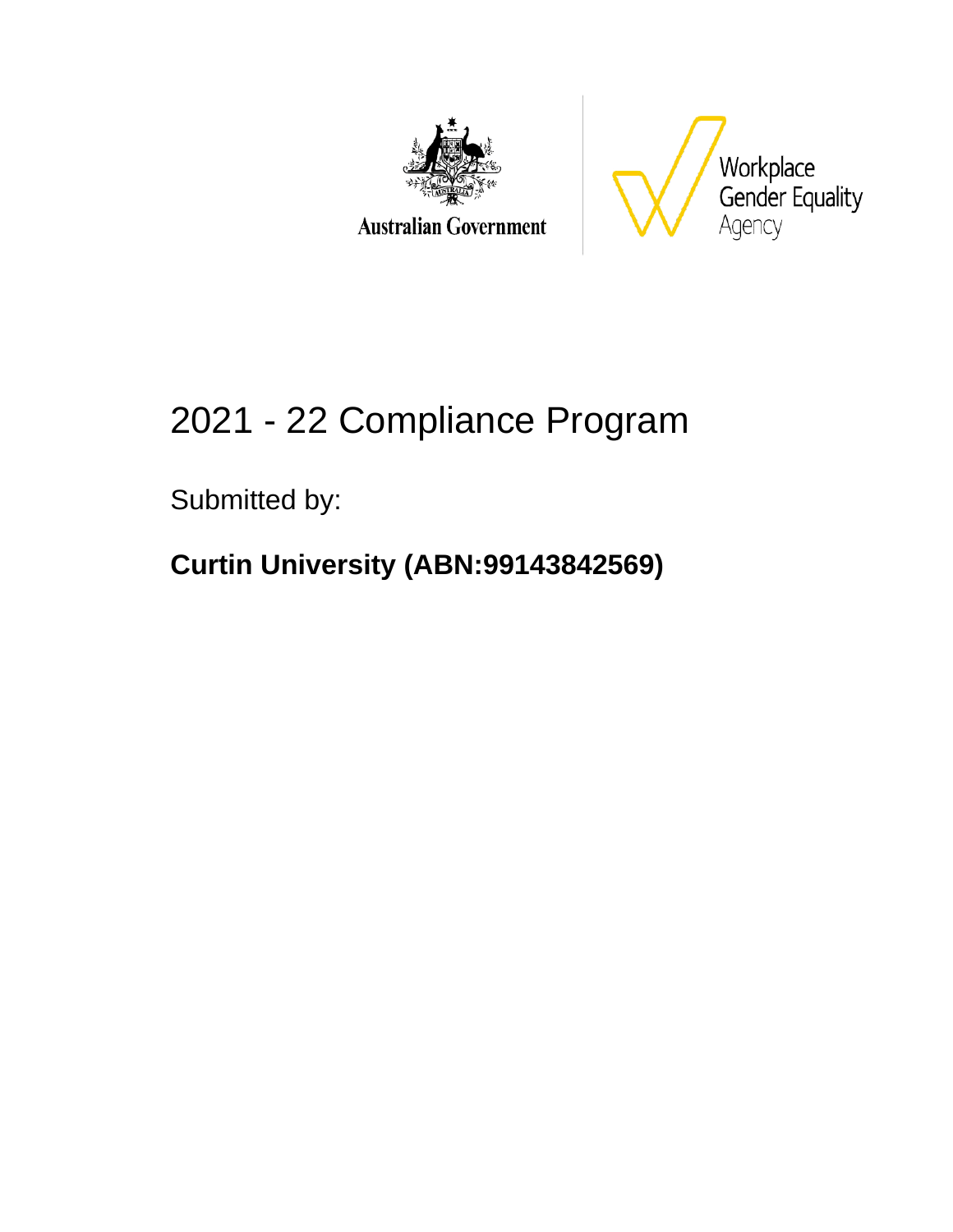## #Workplace overview

#### **Policies and strategies**

1: Do you have a formal policy and/or formal strategy in place that specifically supports gender equality in the following areas?

| Recruitment                                                            | Yes(Select all that apply) |
|------------------------------------------------------------------------|----------------------------|
| $$ Yes                                                                 | Policy<br><b>Strategy</b>  |
| Retention                                                              | Yes(Select all that apply) |
| $$ Yes                                                                 | <b>Strategy</b>            |
| Performance management processes                                       | Yes(Select all that apply) |
| $$ Yes                                                                 | Policy<br><b>Strategy</b>  |
| Promotions                                                             | Yes(Select all that apply) |
| $$ Yes                                                                 | Policy<br><b>Strategy</b>  |
| Talent identification/identification of high<br>potentials             | Yes(Select all that apply) |
| $$ Yes                                                                 | <b>Strategy</b>            |
| Succession planning                                                    | Yes(Select all that apply) |
| $$ Yes                                                                 | <b>Strategy</b>            |
| Training and development                                               | Yes(Select all that apply) |
| $$ Yes                                                                 | Policy<br><b>Strategy</b>  |
| Key performance indicators for managers<br>relating to gender equality | Yes(Select all that apply) |
| $$ Yes                                                                 | <b>Strategy</b>            |

2: Do you have formal policy and/or formal strategy in place that support gender equality overall? Yes(Select all that apply)

|        | Policy   |
|--------|----------|
| $$ Yes | Strategy |

3: Does your organisation have any of the following targets to address gender equality in your workplace?

Reduce the gender pay gap Increase the number of women in leadership positions Increase the number of women in male-dominated roles

4: If your organisation would like to provide additional information relating to your gender equality policies and strategies, please do so below.

**Governing bodies**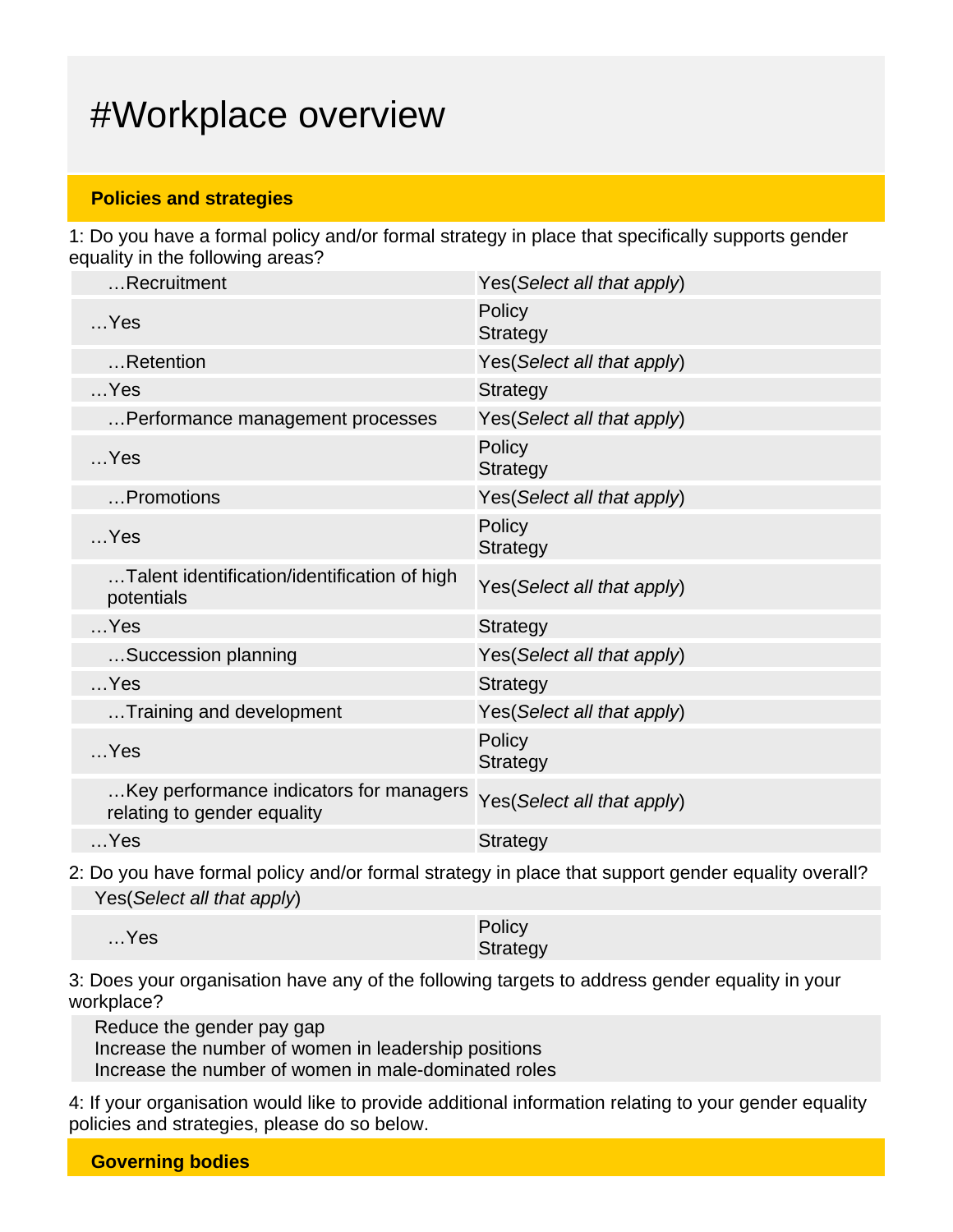| <b>Curtin University</b>                                                                                                          |                                                                                 |
|-----------------------------------------------------------------------------------------------------------------------------------|---------------------------------------------------------------------------------|
| 1: Does this organisation have a governing<br>body?                                                                               | Yes (Provide further details on the governing<br>body(ies) and its composition) |
| 1.1: What is the name of your governing body?                                                                                     | <b>Curtin University Council</b>                                                |
| 1.2: What type of governing body does this<br>organisation have?                                                                  | Council                                                                         |
| 1.3: How many members are on the governing<br>body and who holds the predominant Chair<br>position?                               |                                                                                 |
| Chairs                                                                                                                            |                                                                                 |
| Female                                                                                                                            |                                                                                 |
| Male                                                                                                                              | 1                                                                               |
| Non-binary                                                                                                                        | 0                                                                               |
| Members                                                                                                                           |                                                                                 |
| Female                                                                                                                            | 8                                                                               |
| Male                                                                                                                              | 6                                                                               |
| Non-binary                                                                                                                        | 0                                                                               |
| 1.4: Do you have a formal selection policy<br>and/or formal selection strategy for this<br>organisation's governing body members? | Yes (Select all that apply)                                                     |
|                                                                                                                                   | Policy                                                                          |
| 1.5: Has a target been set to increase the<br>representation of women on this governing<br>body?                                  | No(Select all that apply)                                                       |
|                                                                                                                                   | Governing body has gender balance (i.e. 40%<br>women / 40% men / 20% either)    |
| 1.6: Do you have a formal policy and/or formal<br>strategy in place on the gender composition of<br>your governing body?          | Yes (Select all that apply.)                                                    |
|                                                                                                                                   | Policy<br><b>Strategy</b>                                                       |
| 1.1.a.3: How many members are on the<br>governing body and who holds the predominant<br>Chair position?                           |                                                                                 |
|                                                                                                                                   |                                                                                 |

2: If your organisation would like to provide additional information relating to governing bodies and gender equality in your workplace, do so below.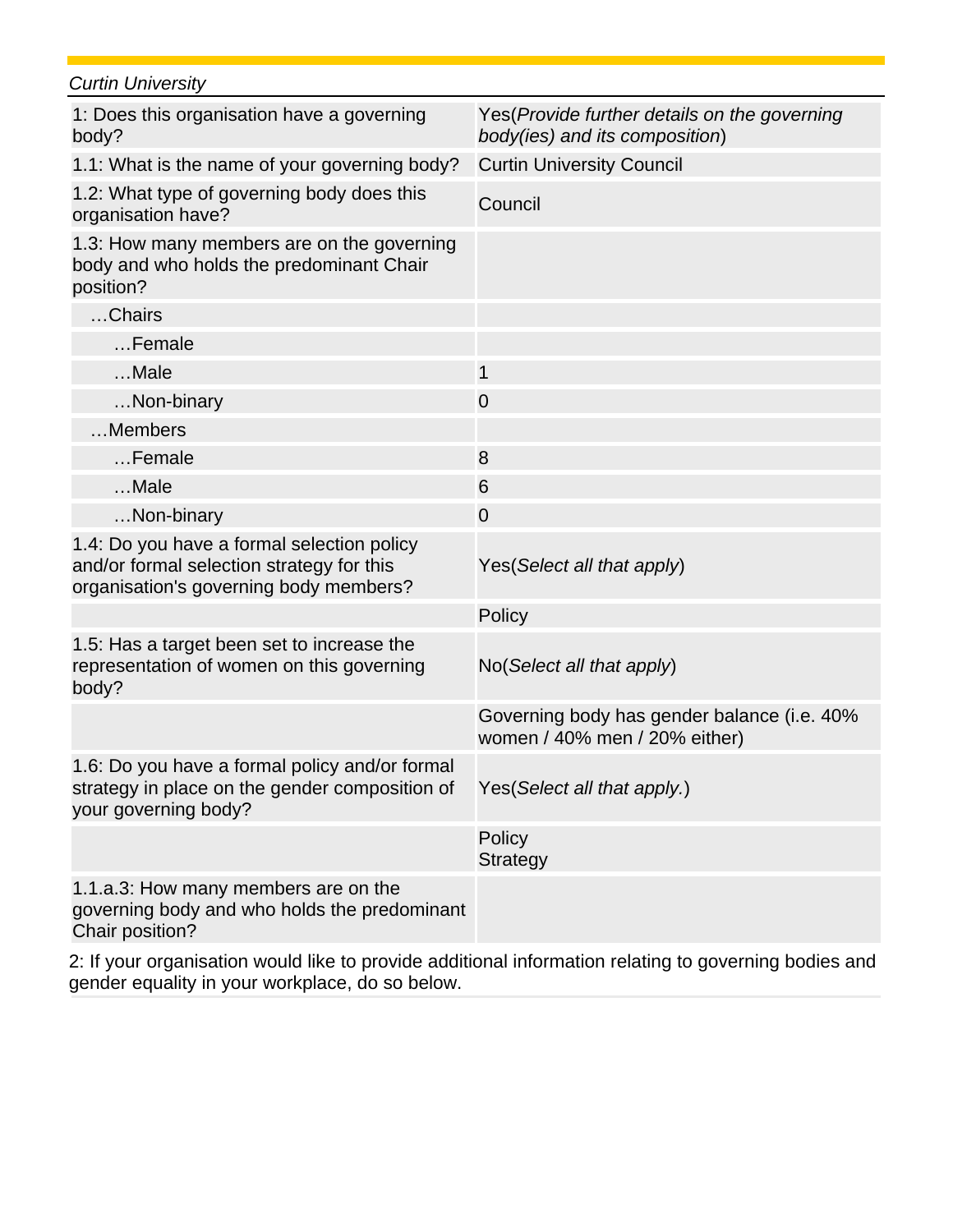## #Action on gender equality

#### **Gender pay gaps**

1: Do you have a formal policy and/or formal strategy on remuneration generally? Yes(Select all that apply)

| $$ Yes                                                                                                                           | Policy<br><b>Strategy</b>                                                                                                                                                                                                                                                                                                                                                                        |
|----------------------------------------------------------------------------------------------------------------------------------|--------------------------------------------------------------------------------------------------------------------------------------------------------------------------------------------------------------------------------------------------------------------------------------------------------------------------------------------------------------------------------------------------|
| 1.1: Are specific pay equity objectives<br>included in your formal policy and/or formal Yes (Select all that apply)<br>strategy? |                                                                                                                                                                                                                                                                                                                                                                                                  |
| $$ Yes                                                                                                                           | To achieve gender pay equity<br>To ensure no gender bias occurs at any point in<br>the remuneration review process (for example at<br>commencement, at annual salary reviews,<br>out-of-cycle pay reviews, and performance<br>reviews)<br>To be transparent about pay scales and/or<br>salary bands<br>To implement and/or maintain a transparent and<br>rigorous performance assessment process |

- 2: What was the snapshot date used for your Workplace Profile? 31-Mar-2022
- 3: Does your organisation publish its organisation-wide gender pay gap? Yes(Select all that apply.)

#### 4: Do you give WGEA permission to publicly publish your organisation-wide gender pay gap? Yes

5: If your organisation would like to provide additional information relating to gender pay gaps in your workplace, please do so below.

The University remains committed to closing the gender pay gap. We have set a target of 7.4% organisation wide GPG by the end of 2022 as we continue to work towards our aim of achieving pay equity.

#### **Employer action on pay equity**

1: Have you analysed your payroll to determine if there are any remuneration gaps between women and men (e.g. conducted a gender pay gap analysis)?

Yes(Provide further details on the most recent gender remuneration gap analysis that was undertaken.)

1.1: When was the most recent gender T.T. When was the most recent genuer<br>remuneration gap analysis undertaken?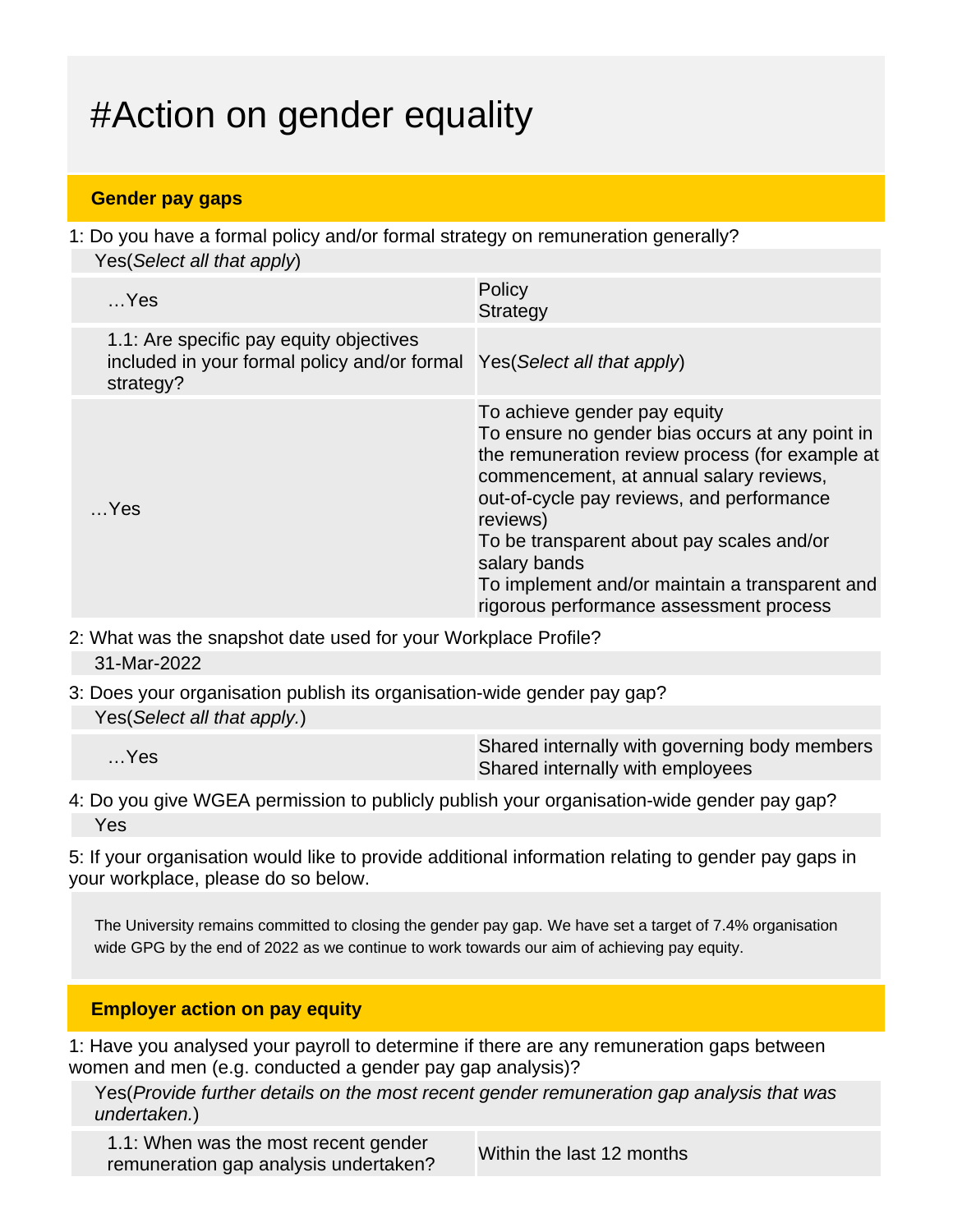| 1.2: Did you take any actions as a result of<br>your gender remuneration gap analysis?                                                                                    | Yes(Select all that apply)                                                                                                                                                                                                                                                                                                                                                                                                                                                                                                                                                                                                                                   |
|---------------------------------------------------------------------------------------------------------------------------------------------------------------------------|--------------------------------------------------------------------------------------------------------------------------------------------------------------------------------------------------------------------------------------------------------------------------------------------------------------------------------------------------------------------------------------------------------------------------------------------------------------------------------------------------------------------------------------------------------------------------------------------------------------------------------------------------------------|
| 1.2: Did you take any actions as a result of your<br>gender remuneration gap analysis?<br>Yes                                                                             | Created a pay equity strategy or action plan<br>Identified cause/s of the gaps<br>Reviewed remuneration decision-making<br>processes<br>Analysed performance pay to ensure there is no<br>gender bias (including unconscious bias)<br>Set targets to reduce any organisation-wide gap<br>Reported pay equity metrics (including gender<br>pay gaps) to the governing body<br>Reported pay equity metrics (including gender<br>pay gaps) to the executive<br>Reported pay equity metrics (including gender<br>pay gaps) to all employees<br>Trained people-managers in addressing gender<br>bias (including unconscious bias)<br>Corrected like-for-like gaps |
| 1.3: You may provide details below on the<br>type of gender remuneration gap analysis<br>that has been undertaken (for example<br>like-for-like and/or organisation-wide) | Using data analytics we have reviewed 'like for like' roles<br>using a work value points metric to ensure that like for like<br>roles outside of our Enterprise Agreement have been<br>remunerated equitably outside of any market loading or<br>individual specific requirements. For roles not covered by<br>a work value points metric they are governed by our<br>Enterprise Agreement where work activity is measured<br>and aligned based on level for both academic and<br>professional staff to ensure organisation wide and like for<br>like equity.                                                                                                |

2: For organisations with partnership structures: Have you undertaken a gender remuneration gap analysis ('gender pay gap analysis') in the current reporting period to determine if there are any remuneration gaps between women partners and men partners in your organisation?

3: If your organisation would like to provide additional information relating to employer action on pay equity in your workplace, please do so below.

#### **Employee consultation**

1: Have you consulted with employees on issues concerning gender equality in your workplace during the reporting period?

Yes(Provide further details on the employee consultation process.)

| 1.1: How did you consult employees? | Survey<br>Consultative committee or group<br>Focus groups<br><b>Exit interviews</b><br>Performance discussions |
|-------------------------------------|----------------------------------------------------------------------------------------------------------------|
| 1.2: Who did you consult?           | <b>ALL</b> staff<br>Diversity committee or equivalent                                                          |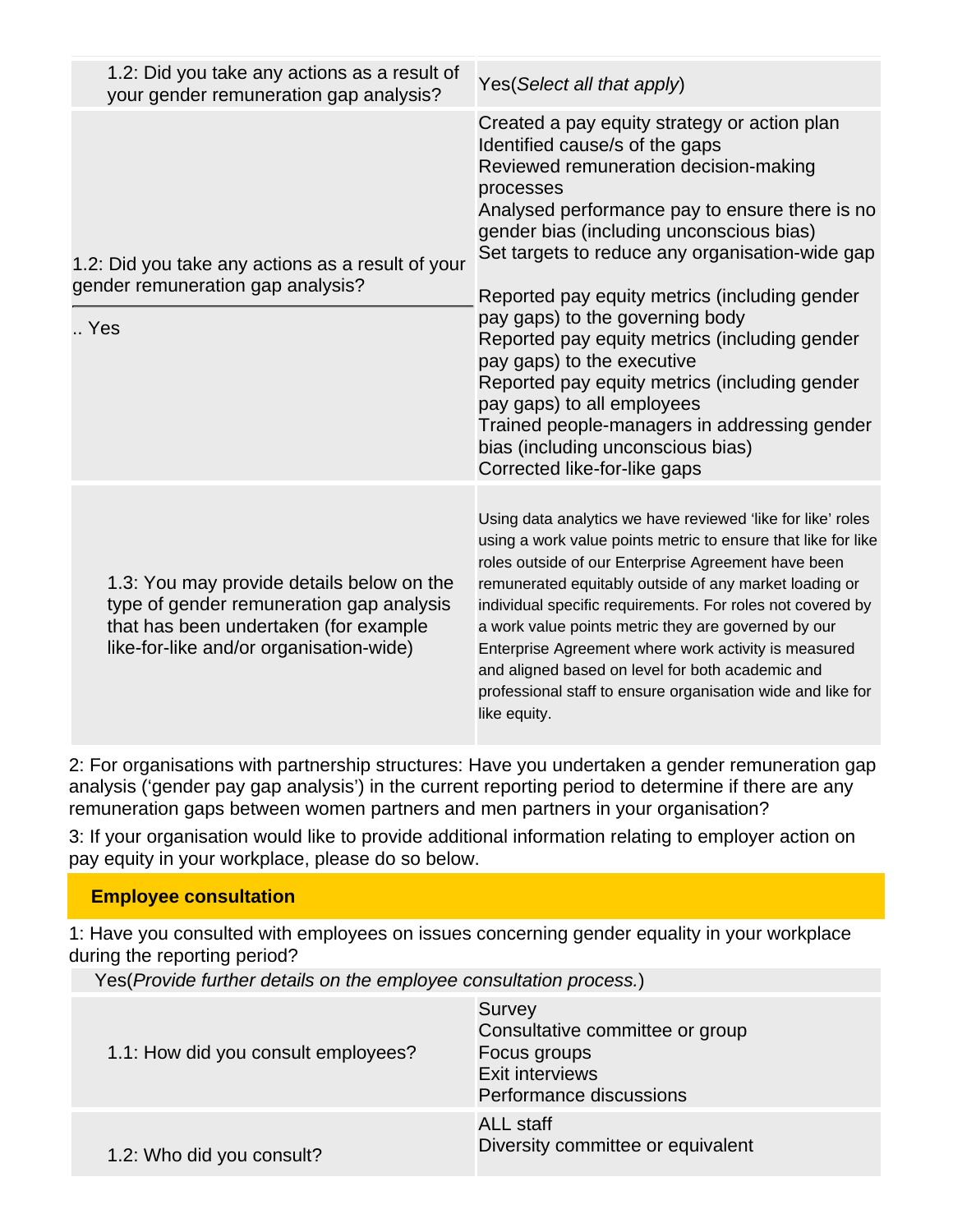2: Do you have a formal policy and/or formal strategy in place on consulting employees about gender equality?

Yes(Select all that apply.)

…Yes Policy Policy Product in the Policy Policy Product in the Policy Product in the Policy Product in the Policy Product in the Policy Product in the Policy Product in the Policy Product in the Policy Product in the Polic **Strategy** 

- 3: On what date did your organisation share your previous year's public reports with employees? 1-Nov-2021
- 4: Does your organisation have shareholders? No

5: Have you shared previous Executive Summary and Benchmark reports with the governing body?

No

6: If your organisation would like to provide additional information relating to employee consultation on gender equality in your workplace, please do so below.

Much of Curtin's work in relation to gender equity relates to our commitment to the Athena SWAN initiative. A key principle of the Athena Swan model is the development of specific solutions and actions through a consultative working group model. This enables Curtin to continually gather feedback and insight into the lived experience of staff so that we can continue to enable cultural and systemic change. Curtin also has an active Gender Research Network which runs a monthly seminar program, open to all staff. Seminar topics cover policy, strategy and practice through a range of lenses, including gender equity in the workplace and gender equity in leadership.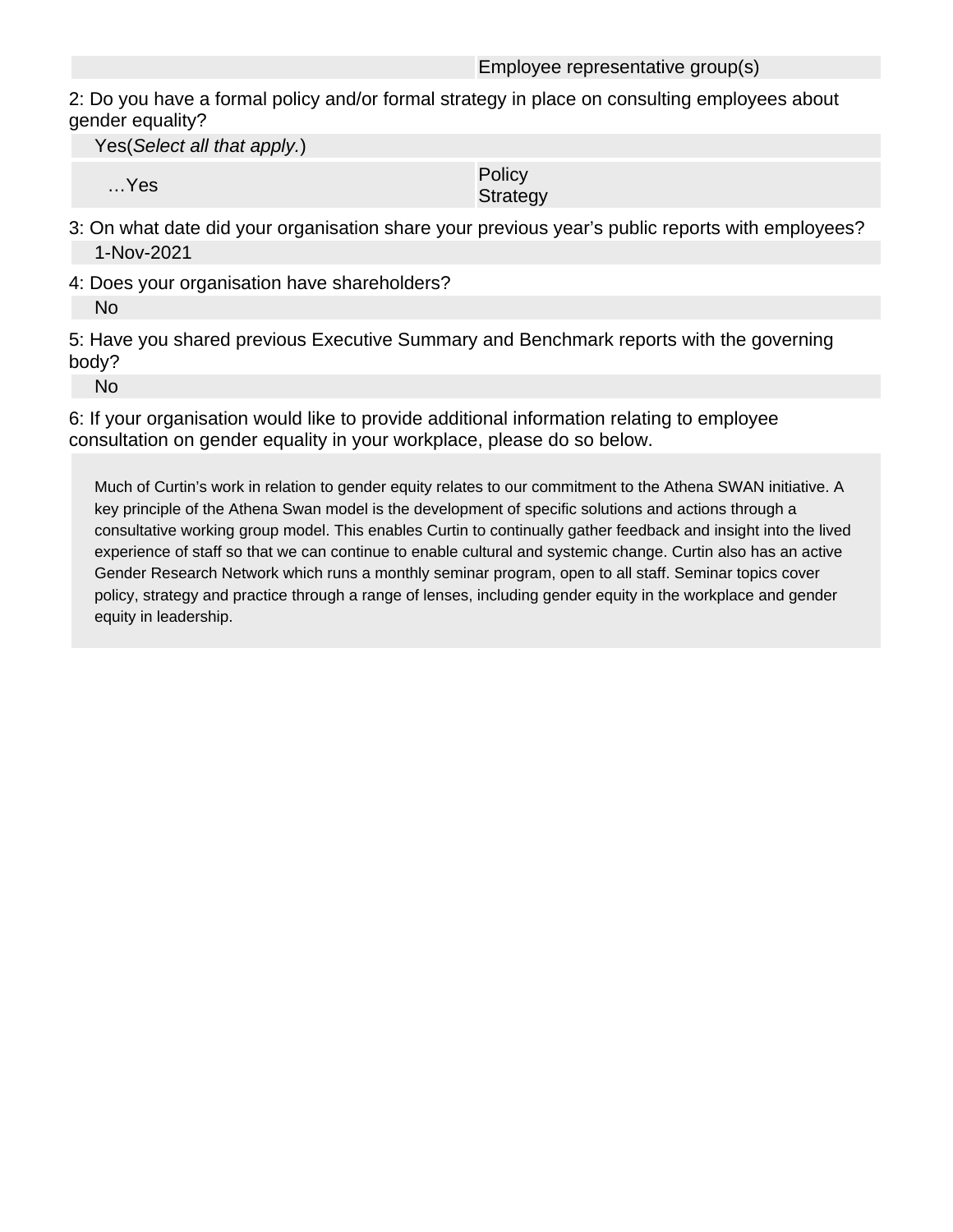## #Flexible work

#### **Flexible working**

1: Do you have a formal policy and/or formal strategy on flexible working arrangements? Yes(Select all that apply)

| $$ Yes                                                                                          | Policy<br><b>Strategy</b>                                                                                                                                                                                                                                                                 |
|-------------------------------------------------------------------------------------------------|-------------------------------------------------------------------------------------------------------------------------------------------------------------------------------------------------------------------------------------------------------------------------------------------|
| A business case for flexibility has been<br>established and endorsed at the leadership<br>level | Yes                                                                                                                                                                                                                                                                                       |
| Leaders are visible role models of flexible<br>working                                          | Yes                                                                                                                                                                                                                                                                                       |
| Flexible working is promoted throughout<br>the organisation                                     | Yes                                                                                                                                                                                                                                                                                       |
| Targets have been set for engagement in<br>flexible work                                        | No(Select all that apply)                                                                                                                                                                                                                                                                 |
| $$ No                                                                                           | Not a priority                                                                                                                                                                                                                                                                            |
| Targets have been set for men's<br>engagement in flexible work                                  | No(Select all that apply)                                                                                                                                                                                                                                                                 |
| $$ No                                                                                           | Not a priority                                                                                                                                                                                                                                                                            |
| Leaders are held accountable for improving Yes<br>workplace flexibility                         |                                                                                                                                                                                                                                                                                           |
| Manager training on flexible working is<br>provided throughout the organisation                 | Yes                                                                                                                                                                                                                                                                                       |
| Employee training is provided throughout<br>the organisation                                    | Yes                                                                                                                                                                                                                                                                                       |
| Team-based training is provided<br>throughout the organisation                                  | No(Select all that apply)                                                                                                                                                                                                                                                                 |
| $$ No                                                                                           | Other (provide details)                                                                                                                                                                                                                                                                   |
| Other (provide details)                                                                         | The University does not have a focus on training<br>for teams, however Managers are encouraged<br>to talk to their teams about flexible working and<br>have access to a range of guidelines and<br>learning. People and Culture can provide<br>support and training to teams as required. |
| Employees are surveyed on whether they<br>have sufficient flexibility                           | Yes                                                                                                                                                                                                                                                                                       |
| The organisation's approach to flexibility is<br>integrated into client conversations           | Yes                                                                                                                                                                                                                                                                                       |
|                                                                                                 |                                                                                                                                                                                                                                                                                           |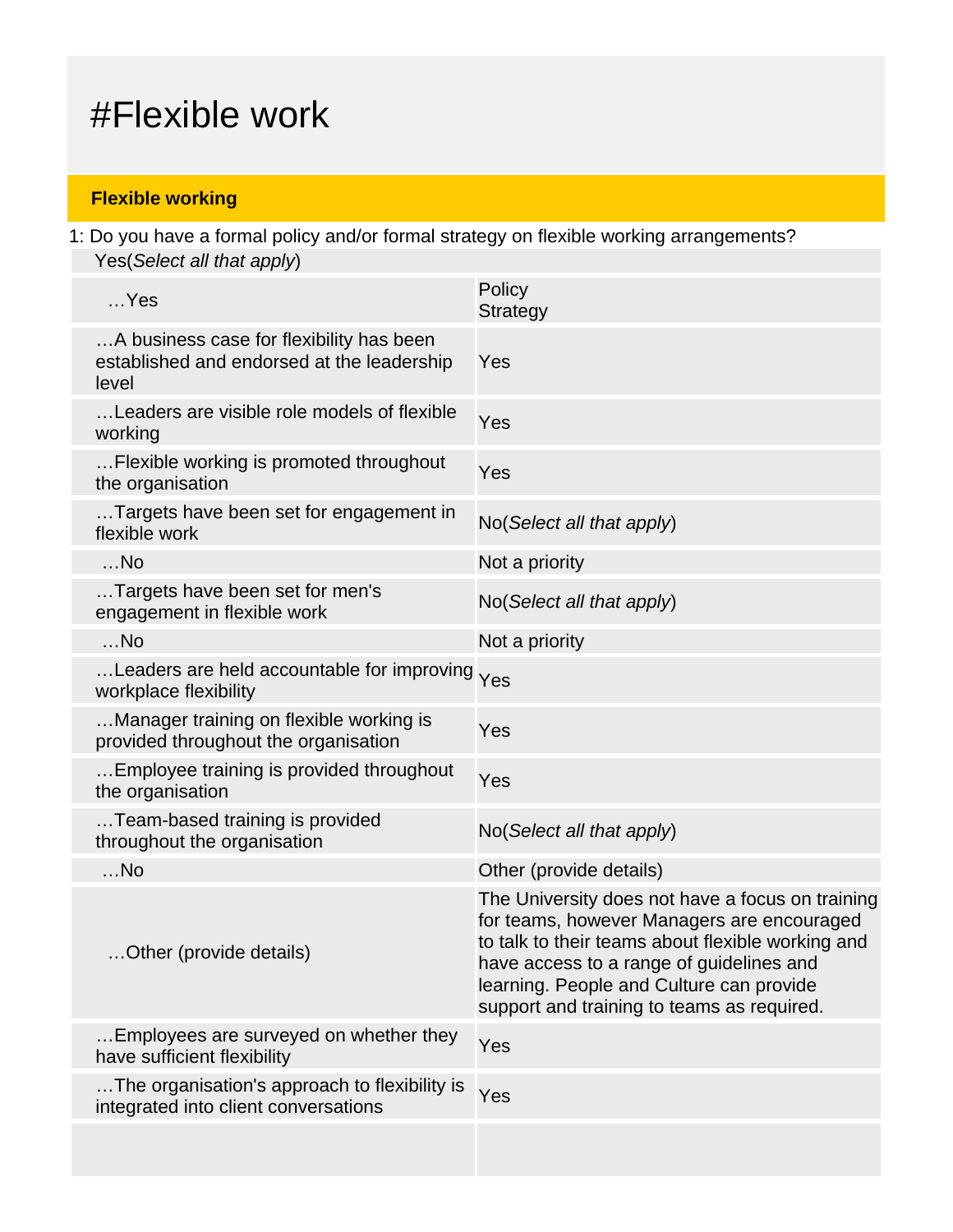| The impact of flexibility is evaluated (e.g.<br>reduced absenteeism, increased employee<br>engagement)           | No(Select all that apply)                                              |
|------------------------------------------------------------------------------------------------------------------|------------------------------------------------------------------------|
| $$ No                                                                                                            | Currently under development (Select the<br>estimated completion date.) |
| Currently under development                                                                                      | 1-Mar-2023                                                             |
| Metrics on the use of, and/or the impact of,<br>flexibility measures are reported to key<br>management personnel | No(Select all that apply)                                              |
| $$ No                                                                                                            | Currently under development (Select the<br>estimated completion date.) |
| Currently under development                                                                                      | 1-Mar-2023                                                             |
| Other (provide details)                                                                                          | <b>XXX</b>                                                             |
| Metrics on the use of, and/or the impact of,<br>flexibility measures are reported to the<br>governing body       | No(Select all that apply)                                              |
| $$ No                                                                                                            | Not a priority                                                         |
| Other (provide details)                                                                                          | <b>No</b>                                                              |
| 2: Do you offer any of the following flexible working options to MANAGERS in your workplace?                     |                                                                        |
| Flexible hours of work                                                                                           | Yes(Select one option only)                                            |
| $$ Yes                                                                                                           | SAME options for women and men(Select all<br>that apply)               |
| SAME options for women and men                                                                                   | Formal options are available<br>Informal options are available         |
| Compressed working weeks                                                                                         | Yes(Select one option only)                                            |
| $$ Yes                                                                                                           | SAME options for women and men(Select all<br>that apply)               |
| SAME options for women and men                                                                                   | Formal options are available<br>Informal options are available         |
| Time-in-lieu                                                                                                     | Yes(Select one option only)                                            |
| $$ Yes                                                                                                           | SAME options for women and men(Select all<br>that apply)               |
| SAME options for women and men                                                                                   | Informal options are available                                         |
| Telecommuting (e.g. working from home)                                                                           | Yes(Select one option only)                                            |
| $$ Yes                                                                                                           | SAME options for women and men(Select all<br>that apply)               |
| SAME options for women and men                                                                                   | Formal options are available<br>Informal options are available         |
| Part-time work                                                                                                   | Yes(Select one option only)                                            |
| $$ Yes                                                                                                           | SAME options for women and men(Select all<br>that apply)               |
| SAME options for women and men                                                                                   | Formal options are available                                           |
| Job sharing                                                                                                      | Yes(Select one option only)                                            |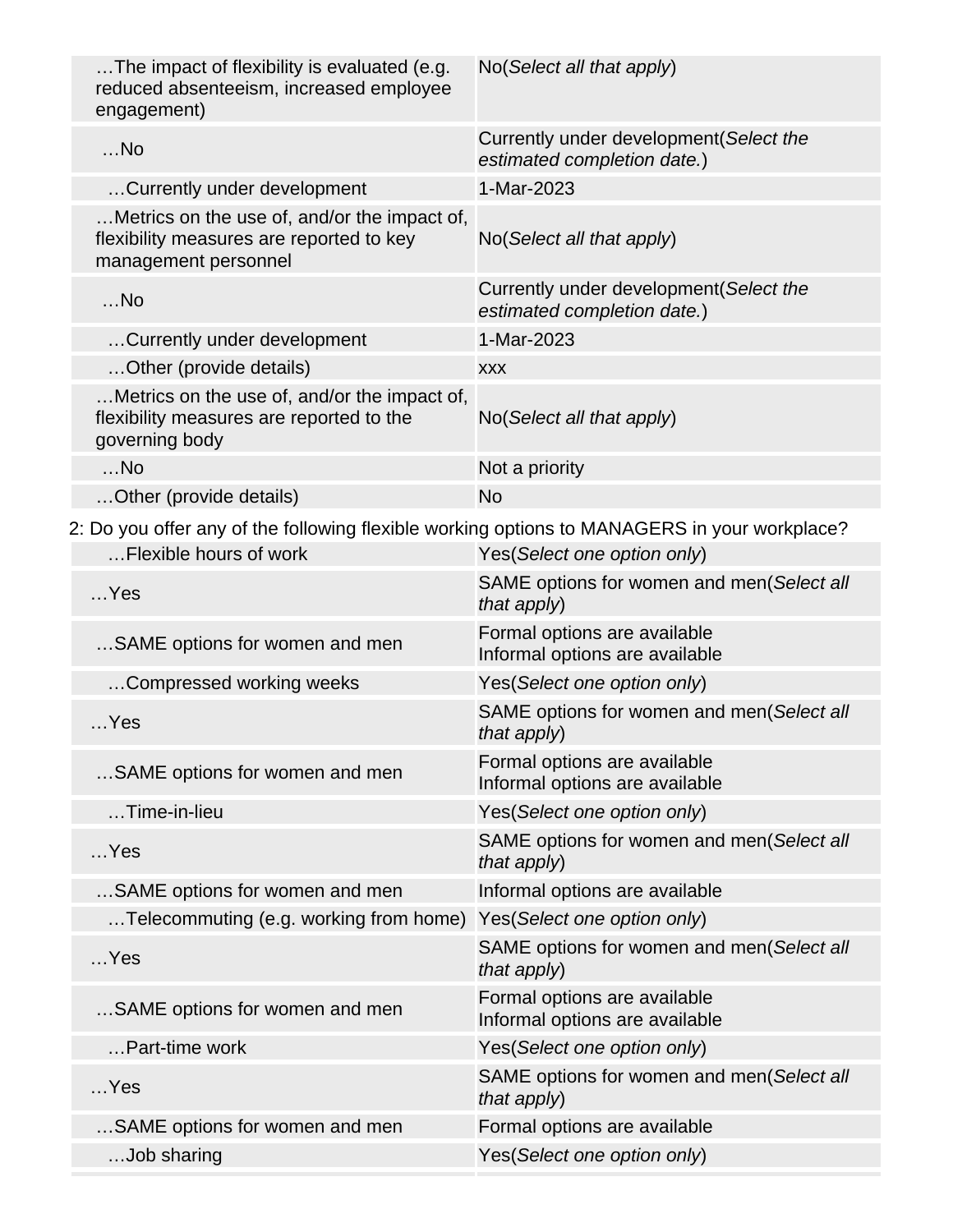| $$ Yes                         | SAME options for women and men(Select all<br>that apply) |
|--------------------------------|----------------------------------------------------------|
| SAME options for women and men | Formal options are available                             |
| Carer's leave                  | Yes (Select one option only)                             |
| Yes                            | SAME options for women and men(Select all<br>that apply) |
| SAME options for women and men | Formal options are available                             |
| Purchased leave                | Yes (Select one option only)                             |
| $$ Yes                         | SAME options for women and men(Select all<br>that apply) |
| SAME options for women and men | Formal options are available                             |
| Unpaid leave                   | Yes (Select one option only)                             |
| $$ Yes                         | SAME options for women and men(Select all<br>that apply) |
| SAME options for women and men | Formal options are available                             |

3: Are your flexible working arrangement options for NON-MANAGERS the same as the options for managers above?

| <b>No</b>                                                                                                                        |                                                                |
|----------------------------------------------------------------------------------------------------------------------------------|----------------------------------------------------------------|
| 3.1: You need to indicate which of the following<br>flexible working options are available to<br>NON-MANAGERS in your workplace. | Yes(Select one option only)                                    |
| Flexible hours of work                                                                                                           |                                                                |
| $$ Yes                                                                                                                           | SAME options for women and men(Select all<br>that $apply$ )    |
| SAME options for women and men                                                                                                   | Formal options are available<br>Informal options are available |
| Compressed working weeks                                                                                                         | Yes(Select one option only)                                    |
| $$ Yes                                                                                                                           | SAME options for women and men(Select all<br>that apply)       |
| SAME options for women and men                                                                                                   | Formal options are available<br>Informal options are available |
| Time-in-lieu                                                                                                                     | Yes(Select one option only)                                    |
| $$ Yes                                                                                                                           | SAME options for women and men(Select all<br>that apply)       |
| SAME options for women and men                                                                                                   | Formal options are available<br>Informal options are available |
| Telecommuting (e.g. working from home)                                                                                           | Yes(Select one option only)                                    |
| $$ Yes                                                                                                                           | SAME options for women and men(Select all<br>that apply)       |
| SAME options for women and men                                                                                                   | Formal options are available<br>Informal options are available |
| Part-time work                                                                                                                   | Yes(Select one option only)                                    |
|                                                                                                                                  |                                                                |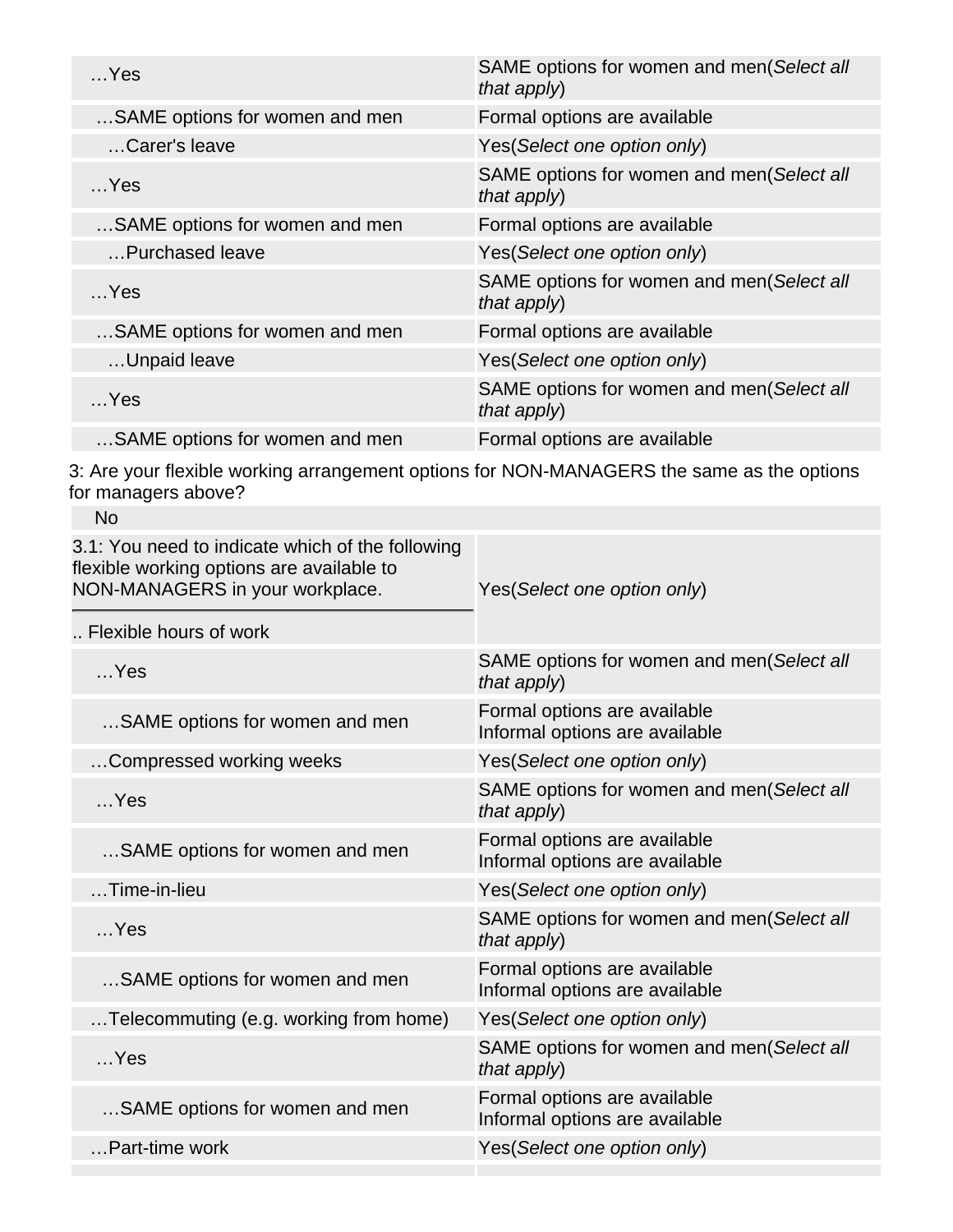| $$ Yes                         | SAME options for women and men(Select all<br>that apply) |
|--------------------------------|----------------------------------------------------------|
| SAME options for women and men | Formal options are available                             |
| Job sharing                    | Yes(Select one option only)                              |
| $$ Yes                         | SAME options for women and men(Select all<br>that apply) |
| SAME options for women and men | Formal options are available                             |
| Carer's leave                  | Yes(Select one option only)                              |
| $$ Yes                         | SAME options for women and men(Select all<br>that apply) |
| SAME options for women and men | Formal options are available                             |
| Purchased leave                | Yes(Select one option only)                              |
| $$ Yes                         | SAME options for women and men(Select all<br>that apply) |
| SAME options for women and men | Formal options are available                             |
| Unpaid leave                   | Yes(Select one option only)                              |
| $$ Yes                         | SAME options for women and men(Select all<br>that apply) |
| SAME options for women and men | Formal options are available                             |
|                                |                                                          |

4: Has your organisation implemented an 'all roles flex' approach to flexible work? No

5: Did you see an increase, overall, in the approval of FORMAL flexible working arrangements for your workforce during the 2021-22 reporting period?

Don't know / Not applicable

6: If your workplace includes hybrid teams (i.e. some employees in a team work remotely while other employees in a team work at the organisation's usual workplace), have any of the following measures been utilised to ensure the fair treatment of all employees regardless of work location?

Employee performance is measured by performance and not presenteeism

7: If your organisation would like to provide additional information relating to flexible working and gender equality in your workplace, including specific changes due to the impact of the COVID-19 pandemic on your workplace, please do so below.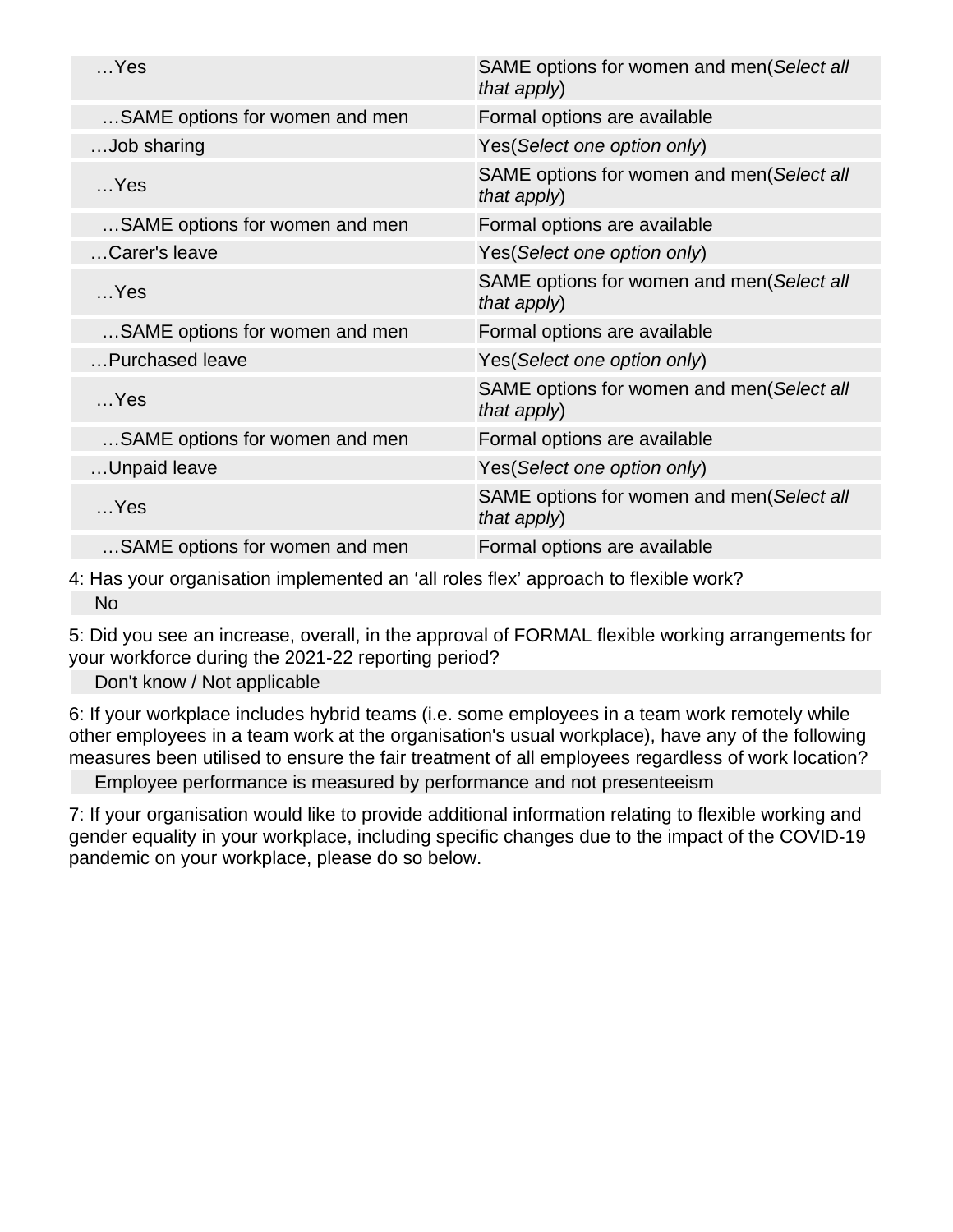## #Employee support

#### **Paid parental leave**

1: Do you provide employer funded paid parental leave regardless of carer's status (i.e. primary/secondary) in addition to any government funded parental leave scheme?

Yes, we offer employer funded parental leave (using the primary/secondary carer definition)

|                                                                                                                                                                                | 1.1: Do you provide employer funded paid<br>parental leave for primary carers in addition<br>to any government funded parental leave<br>scheme?                                      | Yes (Please indicate how employer funded paid<br>parental leave is provided to the primary carers.) |
|--------------------------------------------------------------------------------------------------------------------------------------------------------------------------------|--------------------------------------------------------------------------------------------------------------------------------------------------------------------------------------|-----------------------------------------------------------------------------------------------------|
|                                                                                                                                                                                | 1.1.a: Please indicate whether your<br>employer-funded paid parental leave for<br>primary carers is available to:                                                                    | All, regardless of gender                                                                           |
|                                                                                                                                                                                | 1.1.b: Please indicate whether your<br>employer-funded paid parental leave for<br>primary carers covers:                                                                             | <b>Birth</b><br>Adoption<br>Surrogacy<br><b>Stillbirth</b>                                          |
|                                                                                                                                                                                | 1.1.c: How do you pay employer funded<br>paid parental leave to primary carers?                                                                                                      | Paying the employee's full salary                                                                   |
|                                                                                                                                                                                | 1.1.d: Do you pay superannuation<br>contribution to your primary carers while<br>they are on parental leave?                                                                         | Yes, on employer funded parental leave                                                              |
|                                                                                                                                                                                | 1.1.e: How many weeks (minimum) of<br>employer funded paid parental leave for<br>primary carers is provided?                                                                         | 14                                                                                                  |
|                                                                                                                                                                                | 1.1.f: What proportion of your total<br>workforce has access to employer funded<br>paid parental leave for primary carers,<br>including casuals?                                     | 51-60%                                                                                              |
|                                                                                                                                                                                | 1.1.g: Do you require primary carers to work<br>for the organisation for a certain amount of<br>time (a qualifying period) before they can<br>access employer funded parental leave? | Yes                                                                                                 |
|                                                                                                                                                                                | 1.1.g.1: How long is the qualifying period?                                                                                                                                          | 12                                                                                                  |
|                                                                                                                                                                                | 1.1.h: Do you require primary carers to take<br>employer funded paid parental leave within<br>a certain time period after the birth,<br>adoption, surrogacy and/or stillbirth?       | Yes                                                                                                 |
| 1.1.h: Do you require primary carers to take<br>employer funded paid parental leave within a<br>certain time period after the birth, adoption,<br>surrogacy and/or stillbirth? |                                                                                                                                                                                      | Within 12 months                                                                                    |
|                                                                                                                                                                                |                                                                                                                                                                                      |                                                                                                     |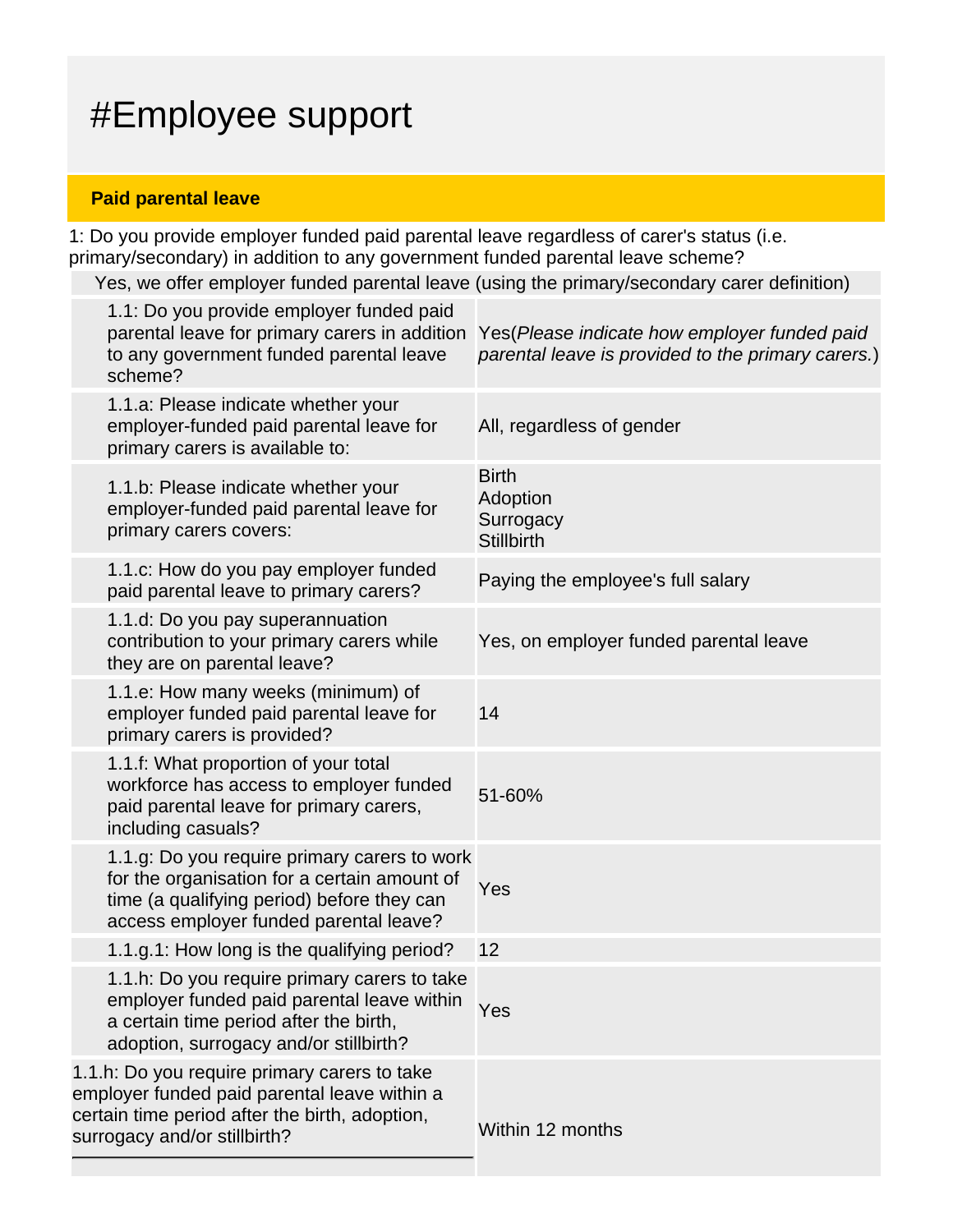| Yes                                                                                                                                                                              |                                                                                                         |
|----------------------------------------------------------------------------------------------------------------------------------------------------------------------------------|---------------------------------------------------------------------------------------------------------|
| 1.2: Do you provide employer funded paid<br>parental leave for secondary carers in<br>addition to any government funded parental<br>leave scheme?                                | Yes(Please indicate how employer funded paid<br>parental leave is provided to the secondary<br>carers.) |
| 1.2.a: Please indicate whether your<br>employer-funded paid parental leave for<br>secondary carers is available to:                                                              | All, regardless of gender                                                                               |
| 1.2.b: Please indicate whether your<br>employer-funded paid parental leave for<br>secondary carers covers:                                                                       | <b>Birth</b><br>Adoption<br>Surrogacy<br><b>Stillbirth</b>                                              |
| 1.2.c: How do you pay employer funded<br>paid parental leave to secondary carers?                                                                                                | Paying the employee's full salary                                                                       |
| 1.2.d: Do you pay superannuation<br>contribution to your secondary carers while<br>they are on parental leave?                                                                   | Yes, on employer funded parental leave                                                                  |
| 1.2.e: How many weeks (minimum) of<br>employer funded paid parental leave for<br>secondary carers is provided?                                                                   | 3                                                                                                       |
| 1.2.f: What proportion of your total<br>workforce has access to employer funded<br>paid parental leave for secondary carers,<br>including casuals?                               | 50-60%                                                                                                  |
| 1.2.h: Do you require secondary carers to<br>take employer funded paid parental leave<br>within a certain time period after the birth,<br>adoption, surrogacy and/or stillbirth? | Yes                                                                                                     |
| 1.2.h: Do you require secondary carers to take<br>employer funded paid parental leave within a<br>certain time period after the birth, adoption,<br>surrogacy and/or stillbirth? | Within 12 months                                                                                        |
|                                                                                                                                                                                  |                                                                                                         |

.. Yes

2: If your organisation would like to provide additional information relating to paid parental leave and gender equality in your workplace, please do so below.

The University is currently renegotiating its Enterprise Agreement. Parental leave provisions included in the Enterprise Agreement are being closely assessed to ensure they reflect the University's commitment to gender equity, diversity and inclusion.

#### **Support for carers**

1: Do you have a formal policy and/or formal strategy to support employees with family or caring responsibilities?

No(Select all that apply)

Included in award/industrial or workplace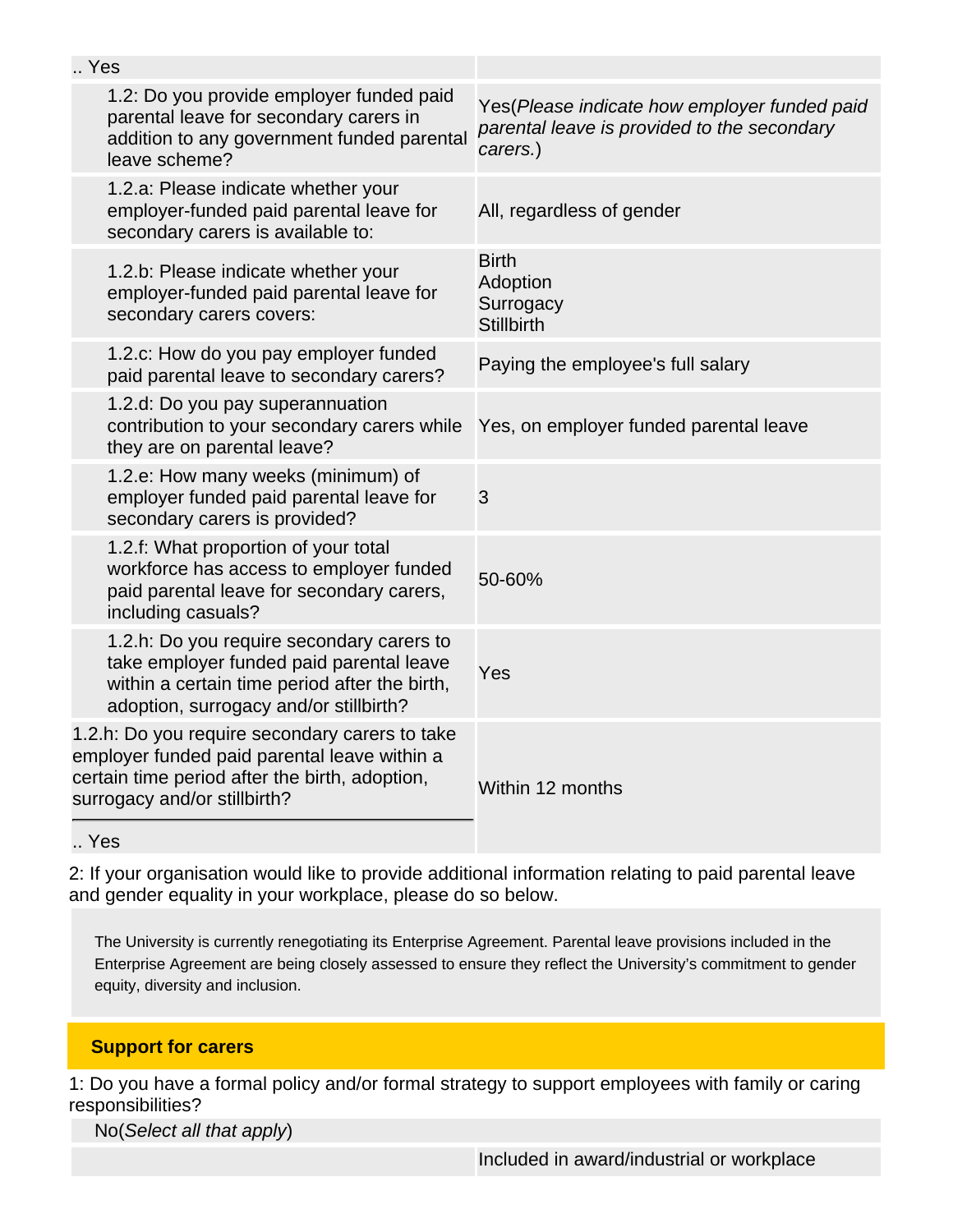| $$ No | ogroomont<br>eement<br>-- |
|-------|---------------------------|
|       |                           |

2: Do you offer any of the following support mechanisms for employees with family or caring responsibilities?

| Employer subsidised childcare                                                                    | No(You may specify why the above support<br>mechanism is not available to your employees.) |
|--------------------------------------------------------------------------------------------------|--------------------------------------------------------------------------------------------|
| $$ No                                                                                            | Not a priority                                                                             |
| On-site childcare                                                                                | Yes (Please indicate the availability of this<br>support mechanism.)                       |
| $$ Yes                                                                                           | Available at SOME worksites                                                                |
| Breastfeeding facilities                                                                         | Yes(Please indicate the availability of this<br>support mechanism.)                        |
| $$ Yes                                                                                           | Available at SOME worksites                                                                |
| Childcare referral services                                                                      | No(You may specify why the above support<br>mechanism is not available to your employees.) |
| $$ No                                                                                            | Not a priority                                                                             |
| Internal support networks for parents                                                            | No(You may specify why the above support<br>mechanism is not available to your employees.) |
| $$ No                                                                                            | Not a priority                                                                             |
| Return to work bonus (only select if this<br>bonus is not the balance of paid parental<br>leave) | No(You may specify why the above support<br>mechanism is not available to your employees.) |
| $$ No                                                                                            | Other (provide details)                                                                    |
| Other (provide details)                                                                          | The University gives priority to funding 26 weeks<br>full paid parental leave entitlement. |
| Information packs for new parents and/or<br>those with elder care responsibilities               | Yes(Please indicate the availability of this<br>support mechanism.)                        |
| $$ Yes                                                                                           | Available at ALL worksites                                                                 |
| Referral services to support employees<br>with family and/or caring responsibilities             | Yes(Please indicate the availability of this<br>support mechanism.)                        |
| $$ Yes                                                                                           | Available at ALL worksites                                                                 |
| Targeted communication mechanisms<br>(e.g. intranet/forums)                                      | Yes (Please indicate the availability of this<br>support mechanism.)                       |
| $$ Yes                                                                                           | Available at ALL worksites                                                                 |
| Support in securing school holiday care                                                          | Yes(Please indicate the availability of this<br>support mechanism.)                        |
| $$ Yes                                                                                           | Available at SOME worksites                                                                |
| Coaching for employees on returning to<br>work from paid parental leave                          | No(You may specify why the above support<br>mechanism is not available to your employees.) |
| $$ No                                                                                            | Not a priority                                                                             |
| Parenting workshops targeting mothers                                                            | No(You may specify why the above support<br>mechanism is not available to your employees.) |
| $$ No                                                                                            | Not a priority                                                                             |
|                                                                                                  | No(You may specify why the above support                                                   |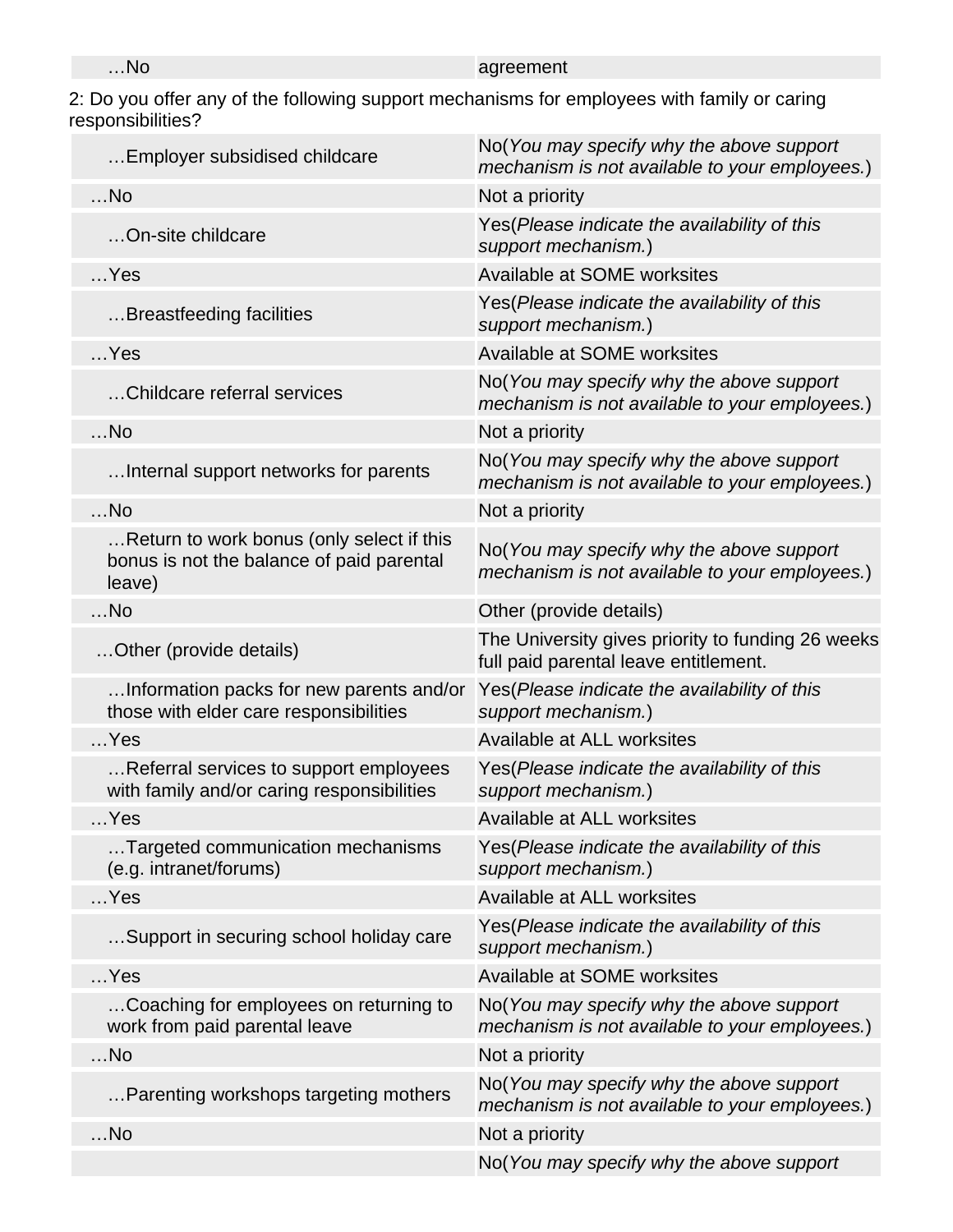| Parenting workshops targeting fathers | mechanism is not available to your employees.) |
|---------------------------------------|------------------------------------------------|
| . No                                  | Not a priority                                 |
| Other (provide details)               | No                                             |

3: If your organisation would like to provide additional information relating to support for carers in your workplace, please do so below.

Curtin offers various options and arrangements to accommodate individual staff members when taking parental leave. 52 weeks of Parental Leave is available and allows for various ways for payment to be made ie 26 weeks payment maybe taken at half-pay and / or in conjunction with accrued annual leave and/or long service leave, a request to extend leave is also available. Flexibility is also offered when returning to work with start and finish times, including hours of work.

Whilst staff are encouraged to discuss options with their Manager, People and Culture are available to assist with a Return-to-Work plan for the staff member. In addition, staff have access to a comprehensive employee assistance program to promote and support the wellbeing of our staff. The University has developed simple accessible guidelines to inform both staff and managers of considerations and options available such as; Flexible Work Arrangements, Keeping and Touch, Working Remotely and a Parenting Booklet.

In May 2021, the Curtin Academic Carer Support Scheme was launched, an Athena Swan initiative, to provide financial assistance to enable academics who have carer responsibilities or who require a carer themselves, to participate in activities that significantly contribute to their career development. Carer responsibilities include care for a dependent child/children or for a dependent relative with special needs. All academic staff are eligible to apply, and applications will be accepted at any time throughout the year.

#### **Sex-based harassment and discrimination**

1: Do you have a formal policy and/or formal strategy on sex-based harassment and discrimination prevention? Yes(Select all that apply)

| Yes (Select all that apply)                                                                                                                       |                                                                                                                                                                                             |
|---------------------------------------------------------------------------------------------------------------------------------------------------|---------------------------------------------------------------------------------------------------------------------------------------------------------------------------------------------|
| $$ Yes                                                                                                                                            | <b>Strategy</b>                                                                                                                                                                             |
| 1.1: Do you provide a grievance process in<br>any sex-based harasssment and<br>discrimination prevention formal policy<br>and/or formal strategy? | $No(Select \textit{all} that apply)$                                                                                                                                                        |
| $$ No                                                                                                                                             | Other (provide details)                                                                                                                                                                     |
|                                                                                                                                                   | Curtin has a general Discrimination and<br>Harassment Policy which includes information<br>on how to raise a complaint, following Curtin's<br>Complaints Procedures. Curtin's Integrity and |
| Other (provide details)                                                                                                                           |                                                                                                                                                                                             |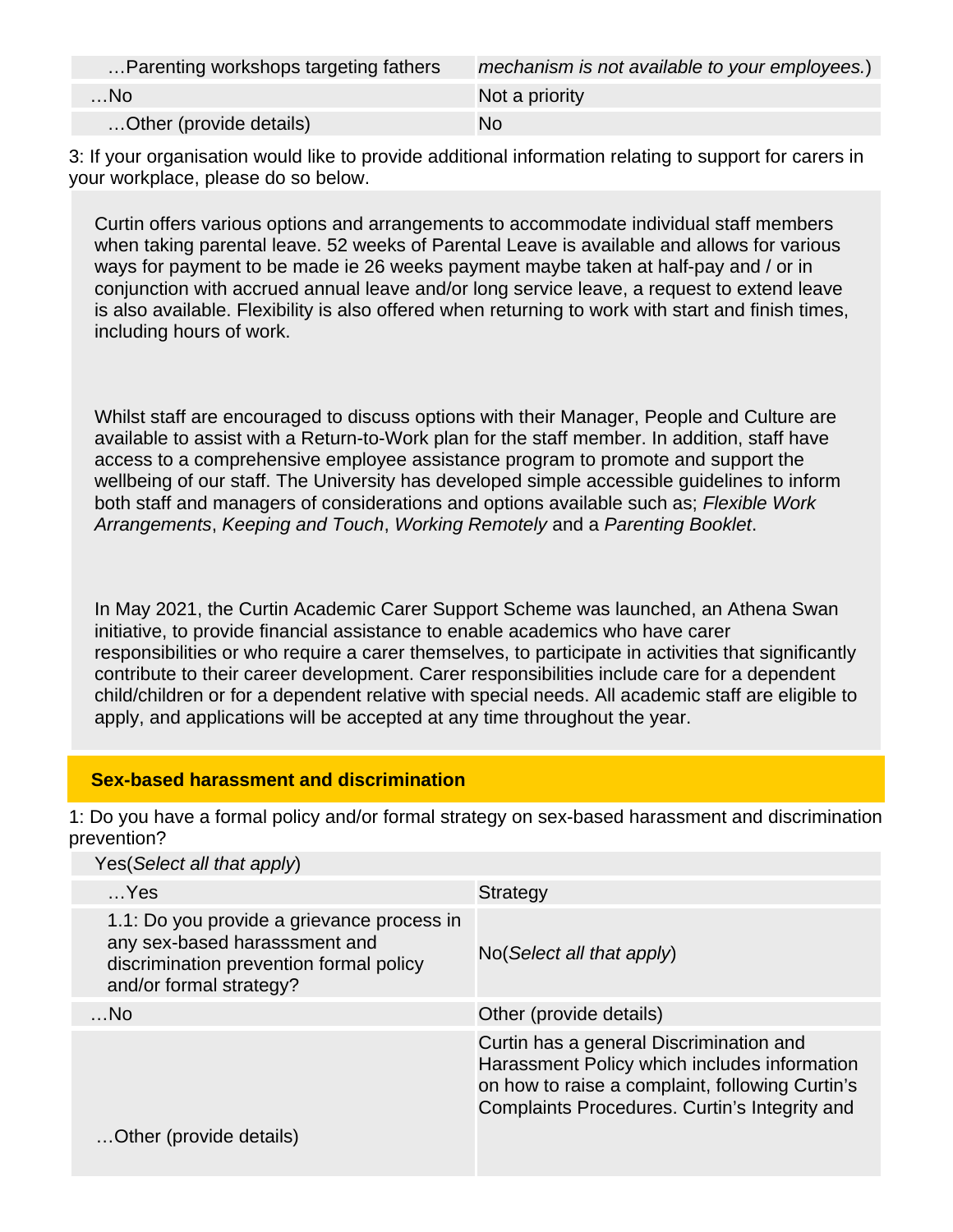Standards Unit manage complaints, including those related to the Sex Discrimination Act 1984 **Cth** 

2: Do you provide training on sex-based harassment and discrimination prevention to the following groups?

| All managers  | Yes (Please indicate how often is this training<br>provided (select all that apply):) |
|---------------|---------------------------------------------------------------------------------------|
| $$ Yes        | At induction<br>Every three years or more                                             |
| All employees | Yes (Please indicate how often is this training<br>provided (select all that apply):) |
| $$ Yes        | At induction<br>Every three years or more                                             |

3: If your organisation would like to provide additional information relating to sex-based harassment and discrimination, please do so below.

Curtin is committed to providing a safe working and learning environment for our staff and students and have a zero-tolerance approach to sexual assault and sexual harassment. We strongly support the Respect, Now, Always Program which was initiated by Universities Australia. Curtin has an active Respect, Now, Always Committee with representatives from staff and students and this Committee meets regularly to monitor progress and to ensure continuous improvement in our processes, procedures and education programs.

The Curtin Safer Communities Team provide a range of support for staff and students to ensure a safe and secure environment on Campus. Services include security escorts and courtesy rides, particularly at night; a smartphone Safe Zone Security App, which enables direct contact with the Safer Communities Team. They support the Curtin community if they wish to report physical or sexual assault (including events in the past); and secure swipe card access to buildings on Campus.

Additionally, Curtin has commenced a review of the reporting and monitoring framework available for reporting and disclosures, as well as leader resources to support awareness of sexual assault and sexual harassment, gendered violence and respectful relationships.

#### **Family or domestic violence**

1: Do you have a formal policy and/or formal strategy to support employees who are experiencing family or domestic violence?

Yes(Select all that apply)

…Yes Policy Policy Product in the Policy Policy Product in the Policy Product in the Policy Product in the Policy Product in the Policy Product in the Policy Product in the Policy Product in the Policy Product in the Polic **Strategy** 

2: Other than a formal policy and/or formal strategy, do you have the following support mechanisms in place to support employees who are experiencing family or domestic violence?

| Employee assistance program (including |     |
|----------------------------------------|-----|
| access to psychologist, chaplain or    | Yes |
| counsellor)                            |     |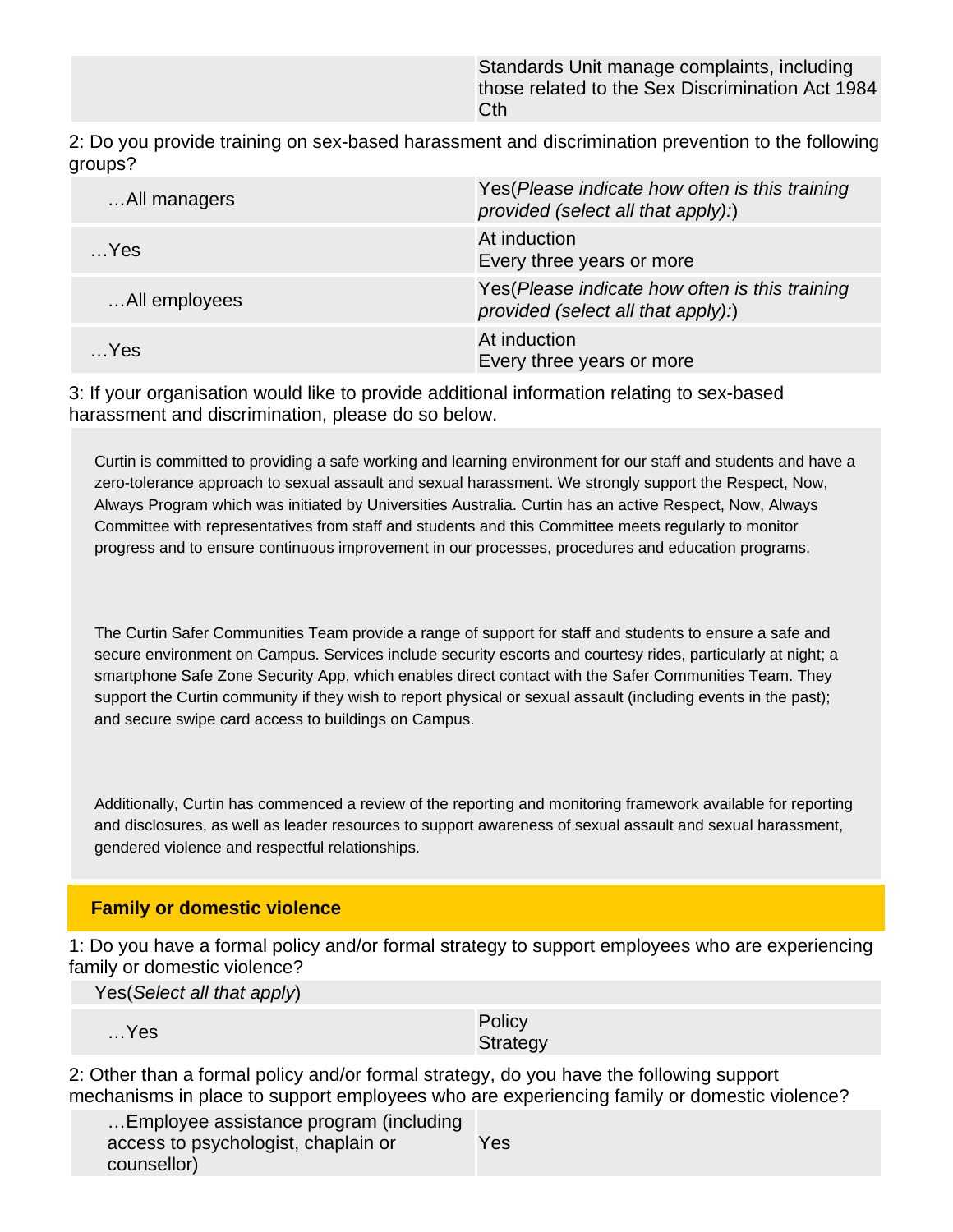| Training of key personnel                                                                               | Yes                                                                                                                                                                                                                                                                                                                                                                                                                             |
|---------------------------------------------------------------------------------------------------------|---------------------------------------------------------------------------------------------------------------------------------------------------------------------------------------------------------------------------------------------------------------------------------------------------------------------------------------------------------------------------------------------------------------------------------|
| A domestic violence clause is in an<br>enterprise agreement or workplace<br>agreement                   | No(Select all that apply)                                                                                                                                                                                                                                                                                                                                                                                                       |
| $$ No                                                                                                   | Currently under development (Select the<br>estimated completion date.)                                                                                                                                                                                                                                                                                                                                                          |
| Currently under development                                                                             | 31-Dec-2022                                                                                                                                                                                                                                                                                                                                                                                                                     |
| Workplace safety planning                                                                               | Yes                                                                                                                                                                                                                                                                                                                                                                                                                             |
| Access to paid domestic violence leave<br>(contained in an enterprise/workplace<br>agreement)           | No(Select all that apply)                                                                                                                                                                                                                                                                                                                                                                                                       |
| $$ No                                                                                                   | Other (provide details)                                                                                                                                                                                                                                                                                                                                                                                                         |
| Other (provide details)                                                                                 | Under the University's Enterprise Agreement,<br>staff may be granted special personal leave<br>where all accrued personal leave has been<br>exhausted. The circumstances listed include<br>attending matters related to family or domestic<br>violence. Special personal leave has been and<br>is utilised for matters related to family and<br>domestic violence and employees are fully<br>supported in accessing this leave. |
| Access to unpaid domestic violence leave<br>(contained in an enterprise/workplace<br>agreement)         | Yes(Is the leave period unlimited?)                                                                                                                                                                                                                                                                                                                                                                                             |
| $$ Yes                                                                                                  | <b>No</b>                                                                                                                                                                                                                                                                                                                                                                                                                       |
| Access to paid domestic violence leave<br>(not contained in an enterprise/workplace<br>agreement)       | No(Select all that apply)                                                                                                                                                                                                                                                                                                                                                                                                       |
| No                                                                                                      | Not a priority                                                                                                                                                                                                                                                                                                                                                                                                                  |
| Other (provide details)                                                                                 |                                                                                                                                                                                                                                                                                                                                                                                                                                 |
| Access to unpaid leave                                                                                  | Yes(Is the leave period unlimited?)                                                                                                                                                                                                                                                                                                                                                                                             |
| $$ Yes                                                                                                  | <b>No</b>                                                                                                                                                                                                                                                                                                                                                                                                                       |
| : How many days of unpaid domestic<br>violence leave are provided?                                      | $\mathbf 0$                                                                                                                                                                                                                                                                                                                                                                                                                     |
| Confidentiality of matters disclosed                                                                    | Yes                                                                                                                                                                                                                                                                                                                                                                                                                             |
| Referral of employees to appropriate<br>domestic violence support services for<br>expert advice         | Yes                                                                                                                                                                                                                                                                                                                                                                                                                             |
| Protection from any adverse action or<br>discrimination based on the disclosure of<br>domestic violence | Yes                                                                                                                                                                                                                                                                                                                                                                                                                             |
| Flexible working arrangements                                                                           | Yes                                                                                                                                                                                                                                                                                                                                                                                                                             |
| Provision of financial support (e.g.<br>advance bonus payment or advanced pay)                          | Yes                                                                                                                                                                                                                                                                                                                                                                                                                             |
|                                                                                                         |                                                                                                                                                                                                                                                                                                                                                                                                                                 |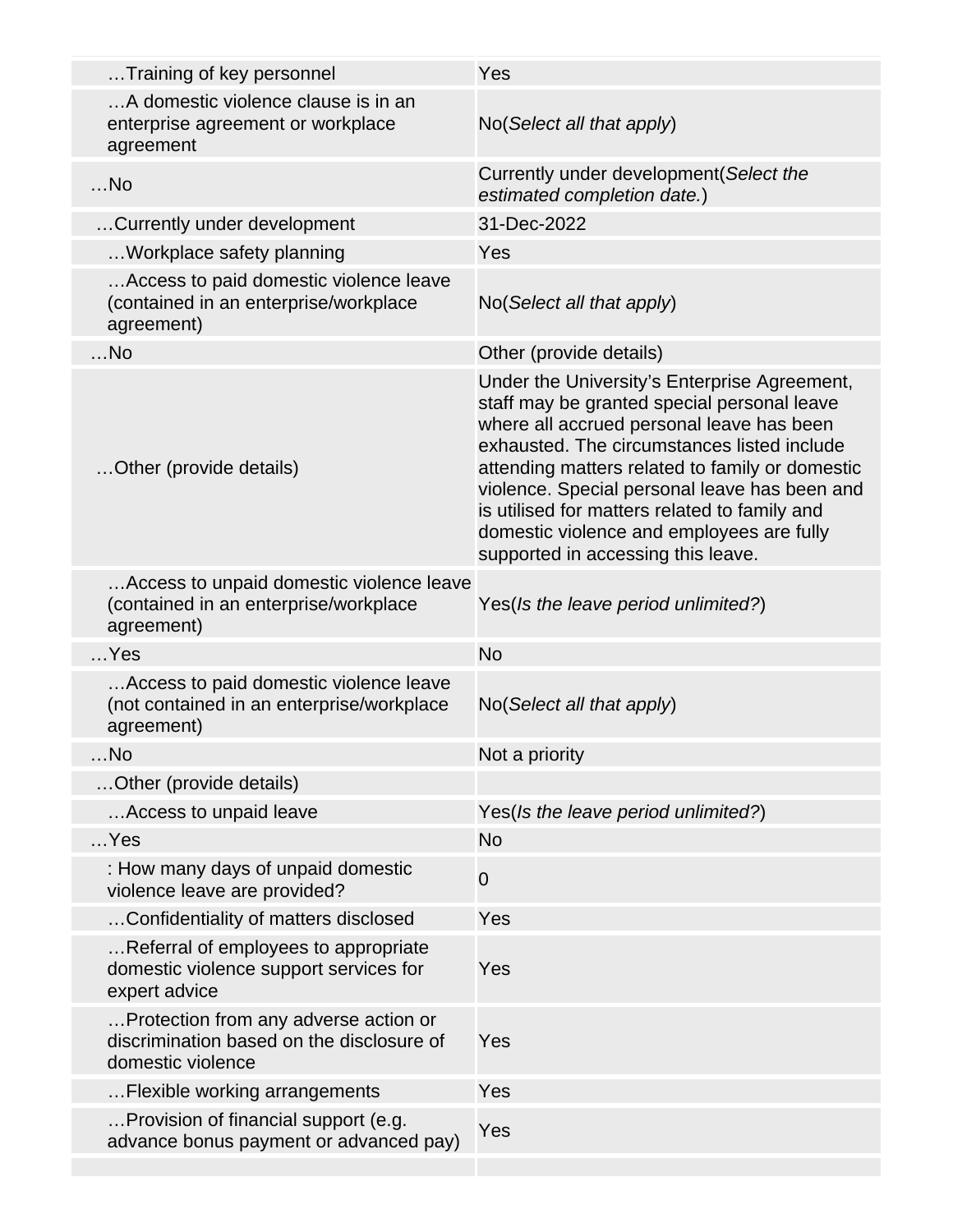| Offer change of office location                          | <b>Yes</b>                                                                                                                                                                                                                                                                                                                                           |
|----------------------------------------------------------|------------------------------------------------------------------------------------------------------------------------------------------------------------------------------------------------------------------------------------------------------------------------------------------------------------------------------------------------------|
| Emergency accommodation assistance                       | Yes                                                                                                                                                                                                                                                                                                                                                  |
| Access to medical services (e.g. doctor or Yes<br>nurse) |                                                                                                                                                                                                                                                                                                                                                      |
| Other (provide details)                                  | <b>Yes</b>                                                                                                                                                                                                                                                                                                                                           |
| $$ Yes                                                   | Staff are able to access paid leave (personal,<br>annual, carer's compassionate or long service<br>leave), if necessary in advance, to deal with<br>matters arising from or as a result of<br>experiencing the effects of family and domestic<br>violence – for themselves or to care or support a<br>member of their immediate family or household. |

3: If your organisation would like to provide additional information relating to family and domestic violence affecting your workplace, please do so below.

Curtin University has comprehensive supports available to staff impacted by family and domestic violence including paid leave, emergency accommodation options, specialist response support through the Curtin Safer Community Team and safe alternate workspace options. Specific FDV online and face-to-face training is delivered by staff with lived experience of family and domestic violence.

Curtin developed "It's Your Business", a Family and Domestic Violence Training for Managers in 2019 and ran a successful Pilot Program. The Program is designed to create awareness of Family and Domestic Violence and familiarise Managers and Leaders with the excellent services and support that Curtin can provide to Staff, who experience Family and/or Domestic Violence. The Pilot Program Review endorsed the continuation of the Program and its delivery to all Staff.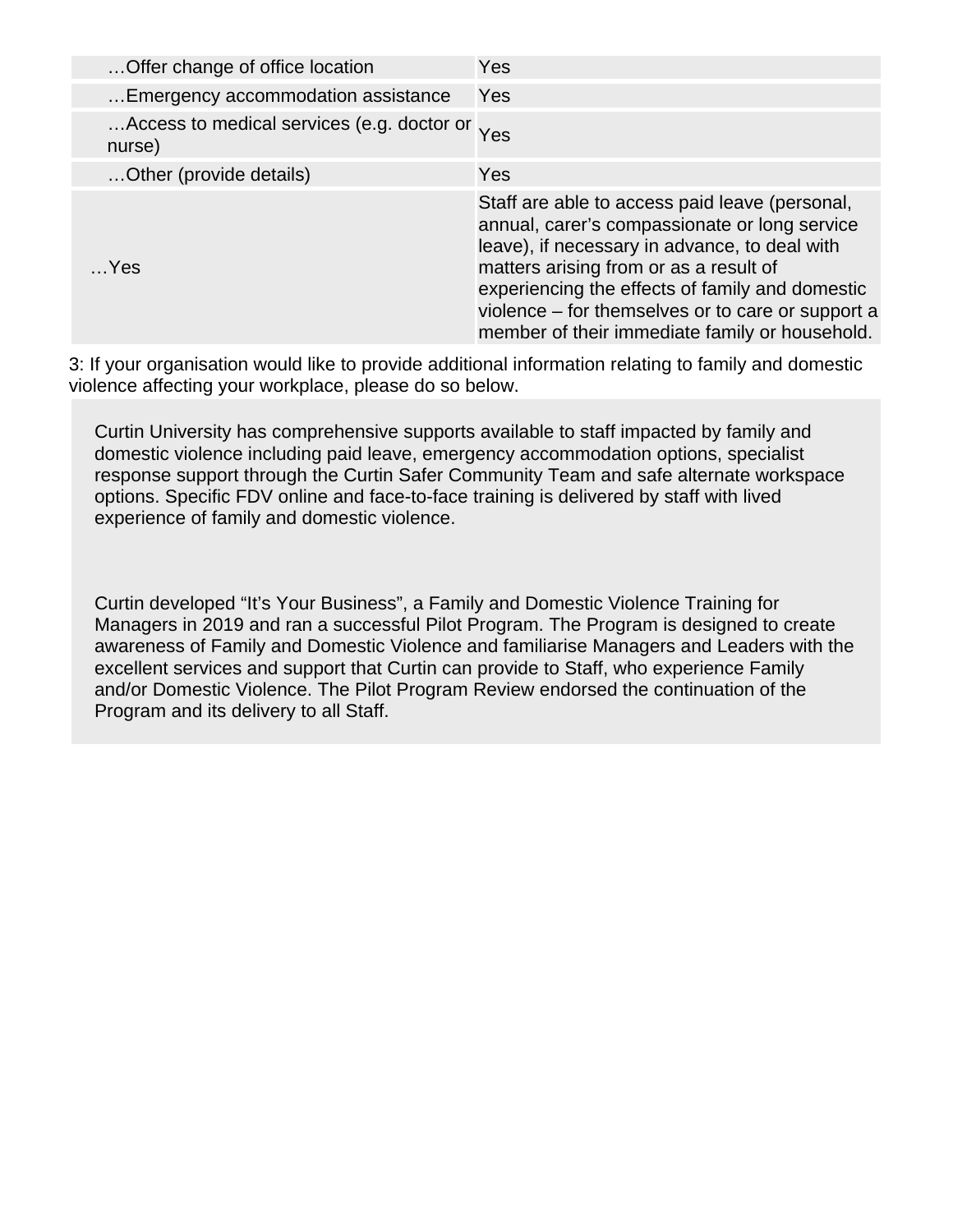## #Diversity and inclusion

#### **Voluntary section**

1: Do you have a formal policy and/or formal strategy on diversity and inclusion in your organisation?

Yes(Select all that is covered.)

| $$ Yes | Aboriginal and/or Torres Strait Islander identity<br>Cultural and/or language and/or race/ethnicity<br>background<br>Disability and/or accessibility<br>Sexual orientation<br><b>Gender identity</b> |
|--------|------------------------------------------------------------------------------------------------------------------------------------------------------------------------------------------------------|
|--------|------------------------------------------------------------------------------------------------------------------------------------------------------------------------------------------------------|

2: Do you collect data on whether employees identify as Aboriginal and/or Torres Strait Islander? Yes

| If this data can be shared and is not<br>confidential, please complete the below table: |                |
|-----------------------------------------------------------------------------------------|----------------|
| Aboriginal and/or Torres Strait Islander<br>Managers  Female                            | 8              |
| Aboriginal and/or Torres Strait Islander<br>Managers  Male                              | $\overline{4}$ |
| Aboriginal and/or Torres Strait Islander<br>Managers  Non-binary                        | $\overline{0}$ |
| Aboriginal and/or Torres Strait Islander<br>Non-managers  Female                        | 84             |
| Aboriginal and/or Torres Strait Islander<br>Non-managers  Male                          | 33             |
| Aboriginal and/or Torres Strait Islander<br>Non-managers  Non-binary                    |                |

3: Do you currently collect data on any of the following dimensions of employees' identities? Cultural and/or language and/or race/ethnicity background **Disability** Gender identity **Other** 

> When staff join the university they complete an Equal Employment Opportunity questionnaire which requests information on how they identify in the categories of; Cultural and/or language and/or race/ethnicity background, disability, gender and LGBTIQ+. Completion of these questions is optional. This information informs reports on the diverse profile of our workforce and treated with complete confidentiality.

…Other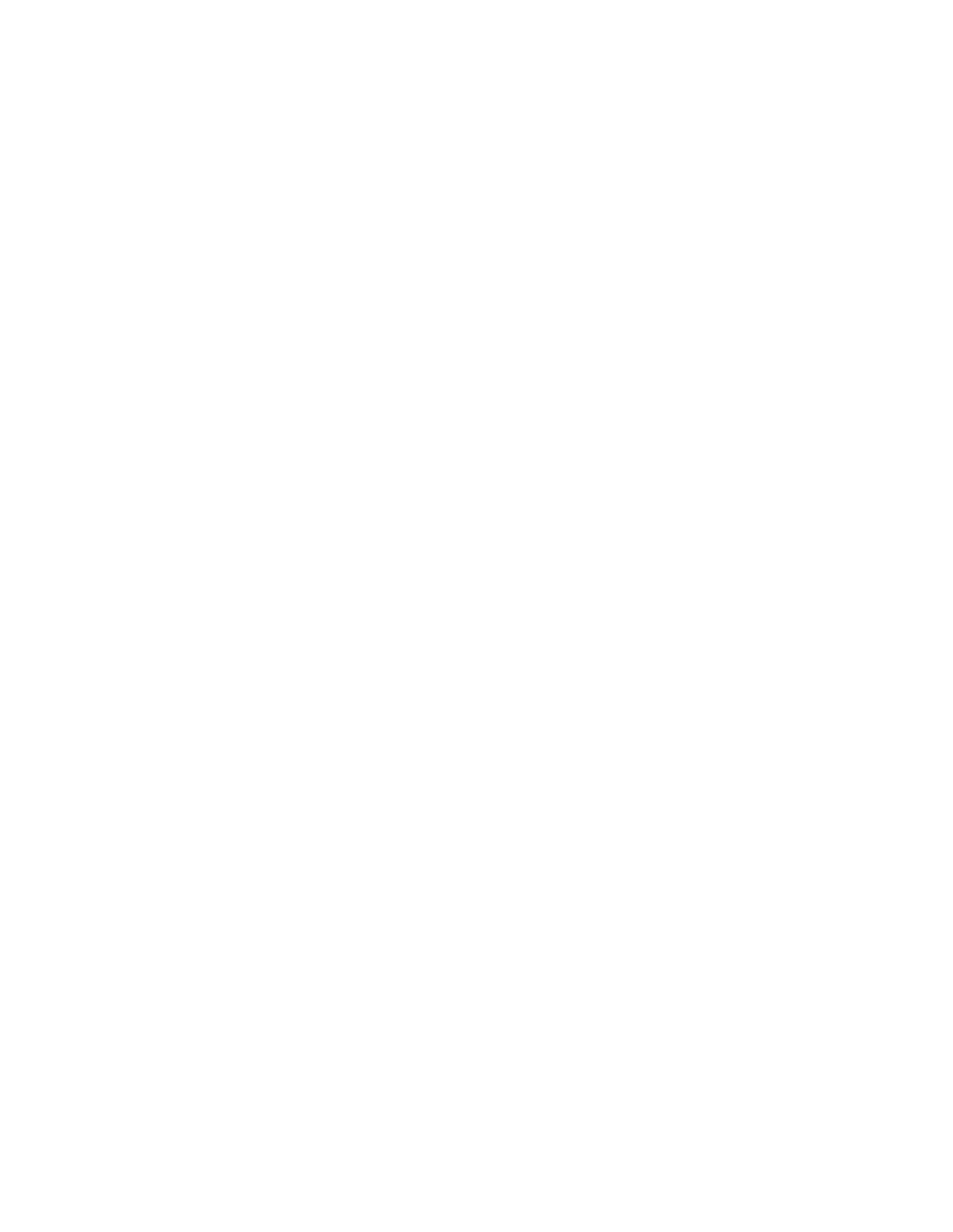### Workplace Profile Table

Industry: Tertiary Education

|                                                            |                          | No. of employees |                                                                                                            | Number of apprentices and<br>graduates (combined) |                     | Total        |
|------------------------------------------------------------|--------------------------|------------------|------------------------------------------------------------------------------------------------------------|---------------------------------------------------|---------------------|--------------|
| Occupational category*                                     | <b>Employment status</b> | $\mathsf F$      | $\mathsf{M}% _{T}=\mathsf{M}_{T}\!\left( a,b\right) ,\ \mathsf{M}_{T}=\mathsf{M}_{T}\!\left( a,b\right) ,$ | F                                                 | ${\sf M}$           | employees**  |
| Managers                                                   | Full-time permanent      | 198              | 261                                                                                                        | $\pmb{0}$                                         | $\pmb{0}$           | 459          |
|                                                            | Full-time contract       | 66               | 93                                                                                                         | $\pmb{0}$                                         | $\pmb{0}$           | 159          |
|                                                            | Part-time permanent      | 46               | 27                                                                                                         | $\pmb{0}$                                         | $\mathsf 0$         | 73           |
|                                                            | Part-time contract       | 23               | 34                                                                                                         | $\pmb{0}$                                         | $\pmb{0}$           | 57           |
|                                                            | Casual                   | $\mathbf{1}$     | $\pmb{0}$                                                                                                  | $\pmb{0}$                                         | $\pmb{0}$           | $\mathbf{1}$ |
| Professionals                                              | Full-time permanent      | 473              | 493                                                                                                        | $\pmb{0}$                                         | $\pmb{0}$           | 969          |
|                                                            | Full-time contract       | 236              | 272                                                                                                        | $\pmb{0}$                                         | $\pmb{0}$           | 509          |
|                                                            | Part-time permanent      | 229              | 41                                                                                                         | $\pmb{0}$                                         | $\pmb{0}$           | 270          |
|                                                            | Part-time contract       | 228              | 82                                                                                                         | $\pmb{0}$                                         | $\pmb{0}$           | 311          |
|                                                            | Casual                   | 1,307            | 744                                                                                                        | $\pmb{0}$                                         | $\pmb{0}$           | 2,059        |
| <b>Technicians And Trades</b><br>Workers                   | Full-time permanent      | 0                | 11                                                                                                         | 0                                                 | 0                   | 11           |
| Clerical And Administrative Full-time permanent<br>Workers |                          | 228              | 87                                                                                                         | $\pmb{0}$                                         | $\pmb{0}$           | 315          |
|                                                            | Full-time contract       | 107              | 53                                                                                                         | $\pmb{0}$                                         | $\mathsf{O}\xspace$ | 160          |
|                                                            | Part-time permanent      | 114              | $\mathbf 6$                                                                                                | $\pmb{0}$                                         | $\pmb{0}$           | $121$        |
|                                                            | Part-time contract       | 65               | 21                                                                                                         | $\pmb{0}$                                         | $\mathsf 0$         | 86           |
|                                                            | Casual                   | 623              | 388                                                                                                        | $\pmb{0}$                                         | $\pmb{0}$           | 1,016        |

\* Categorised using ANZSCO major group codes (this means Professionals who are also Managers are categorised as Professionals)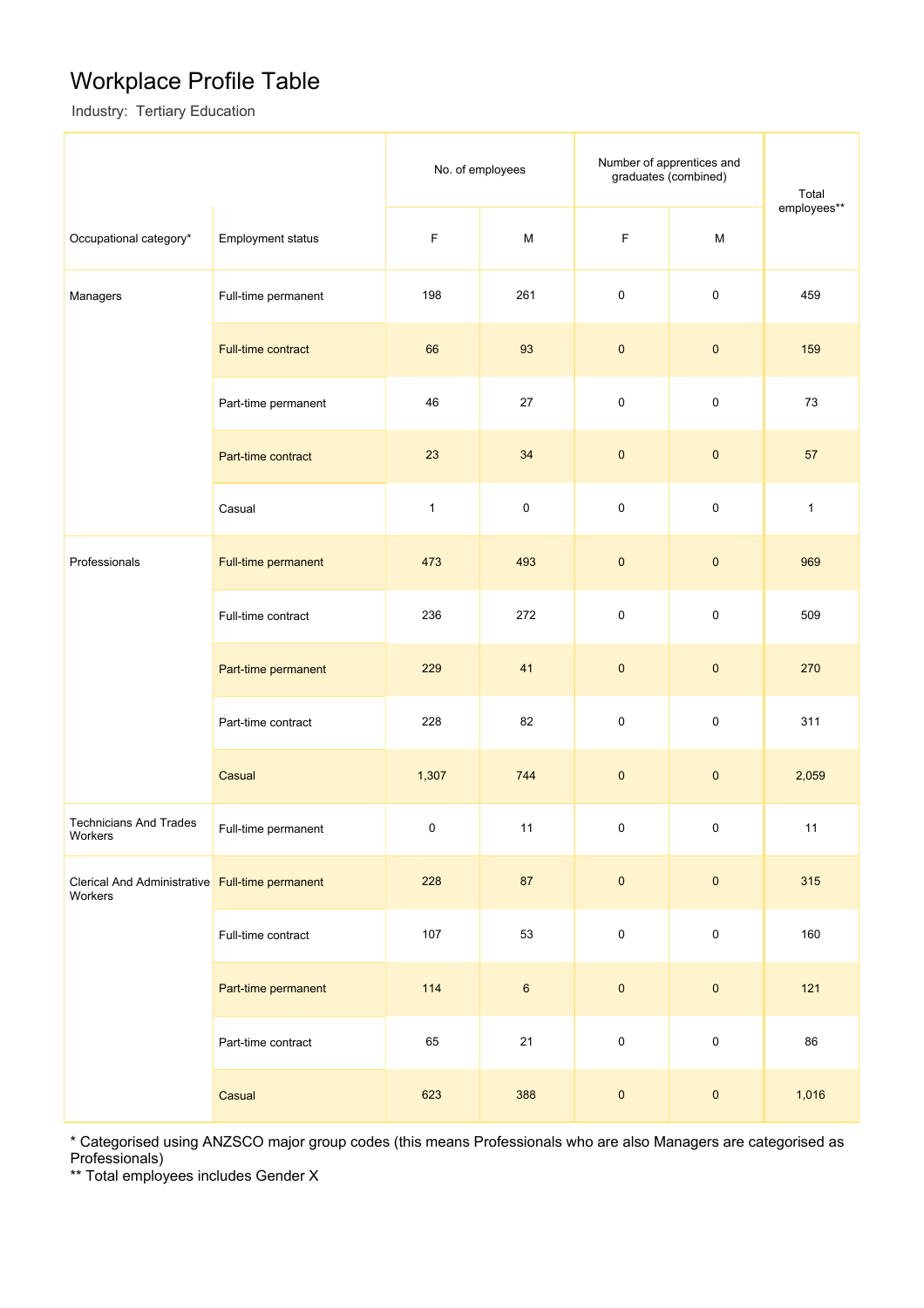### Workplace Profile Table

Industry: Tertiary Education

|                  |              |                           | No. of employees                    |                     |                 |
|------------------|--------------|---------------------------|-------------------------------------|---------------------|-----------------|
| Manager category | Level to CEO | <b>Employment status</b>  | F                                   | М                   | Total*          |
| CEO              | 0            | Full-time contract        | $\mathbf{1}$                        | $\mathsf{O}\xspace$ | $\mathbf{1}$    |
| <b>KMP</b>       | $-1$         | Full-time contract        | $\overline{c}$                      | $\overline{7}$      | 9               |
|                  | $-2$         | Full-time permanent       | 3                                   | $\sqrt{2}$          | 5               |
|                  |              | Full-time contract        | $\mathbf 0$                         | $\mathbf{3}$        | $\mathbf{3}$    |
| <b>GM</b>        | $-1$         | Full-time contract        | $\mathbf{1}$                        | $\mathbf 0$         | $\mathbf{1}$    |
|                  | $-2$         | Full-time permanent       | $\overline{7}$                      | $\mathbf{1}$        | 8               |
|                  |              | Full-time contract        | 12                                  | 15                  | 27              |
|                  |              | Part-time contract        | $\mathbf{1}$<br>$\mathsf{O}\xspace$ |                     | $\mathbf{1}$    |
|                  | $-3$         | Full-time permanent       | 4                                   | 9                   | 13              |
|                  |              | Full-time contract        | 3                                   | $\mathbf{3}$        | $6\phantom{.}$  |
|                  |              | Part-time permanent       | 0                                   |                     | $\mathbf{1}$    |
| SM               | $-3$         | Full-time permanent       | 19                                  | 16                  | 35              |
|                  |              | Full-time contract        | 11                                  | 8                   | 19              |
|                  |              | Part-time permanent       | $\bf 8$                             | $\sqrt{5}$          | 13              |
|                  |              | Part-time contract        | $\mathbf{1}$                        | $\,$ 5 $\,$         | 6               |
|                  |              | $\mathbf{1}$<br>Casual    |                                     | $\mathbf{0}$        | $\mathbf{1}$    |
|                  | $-4$         | Full-time permanent       | 35                                  | 111                 | 146             |
|                  |              | <b>Full-time contract</b> | 10                                  | 16                  | 26              |
|                  |              | Part-time permanent       | 15                                  | 13                  | 28              |
|                  |              | Part-time contract        | $\sqrt{5}$                          | 12                  | 17              |
|                  | $-5$         | Full-time permanent       | $\overline{c}$                      | 10                  | 12              |
|                  |              | Full-time contract        | $\overline{2}$                      | $\sqrt{5}$          | $\overline{7}$  |
|                  |              | Part-time permanent       | $\pmb{0}$                           | $\mathbf{1}$        | $\mathbf{1}$    |
|                  |              | Part-time contract        | $\mathbf 0$                         | $\mathbf{3}$        | $\mathbf{3}$    |
|                  | $-6$         | Full-time permanent       | $\mathbf{1}$                        | $\mathsf 0$         | 1               |
| <b>OM</b>        | $-2$         | Full-time permanent       | $\mathbf{1}$                        | $\mathbf{0}$        | $\mathbf{1}$    |
|                  | -3           | Full-time permanent       | 22                                  | 13                  | 35              |
|                  |              | Full-time contract        | $\mathbf 0$                         | $\mathbf{3}$        | $\overline{3}$  |
|                  |              | Part-time permanent       | $\mathbf{3}$                        | $\mathbf{1}$        | $\overline{4}$  |
|                  |              | Part-time contract        | $\mathbf{3}$                        | $\mathbf 0$         | $\mathbf{3}$    |
|                  | $-4$         | Full-time permanent       | 83                                  | 67                  | 150             |
|                  |              | Full-time contract        | 15                                  | 17                  | 32 <sub>2</sub> |
|                  |              | Part-time permanent       | 19                                  | $\overline{4}$      | 23              |
|                  |              | Part-time contract        | $\overline{7}$                      | 12                  | 19              |
|                  | $-5$         | Full-time permanent       | $20\,$                              | 32                  | 52              |
|                  |              | Full-time contract        | 9                                   | 15                  | 24              |
|                  |              | Part-time permanent       | 1                                   | $\overline{2}$      | 3               |
|                  |              | Part-time contract        | 6                                   | $\overline{2}$      | $8\phantom{1}$  |
|                  | $-6$         | Full-time permanent       | $\mathbf{1}$                        | $\mathsf 0$         | $\mathbf{1}$    |
|                  | $-7$         | Full-time contract        | $\pmb{0}$                           | $\mathbf{1}$        | $\mathbf{1}$    |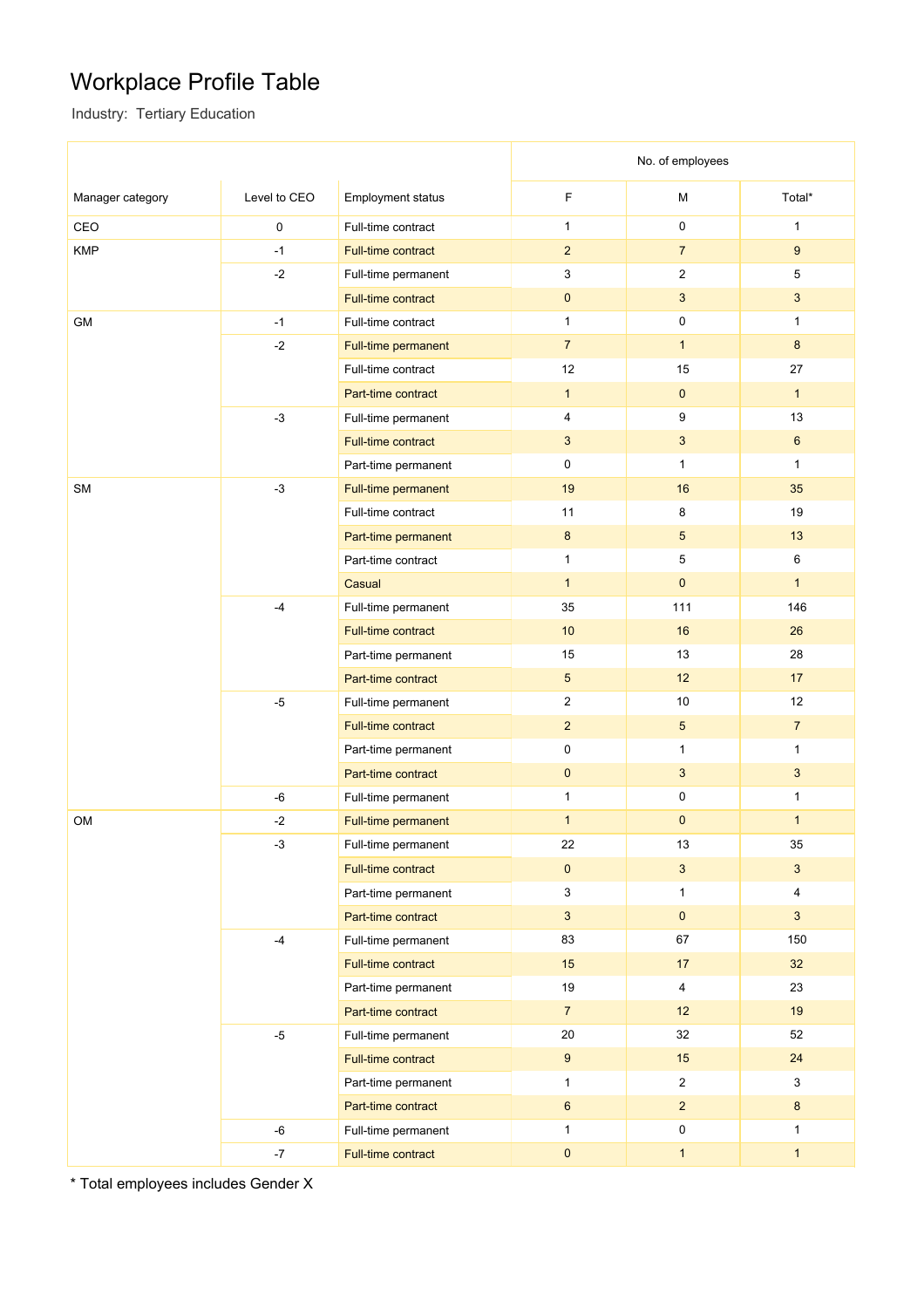### Workforce Management Statistics Table

Industry: Tertiary Education

| Question                                                 | Contract<br>Type | <b>Employment Type</b>                  | <b>Manager Category</b>                 | Female         | Male           | Total*         |
|----------------------------------------------------------|------------------|-----------------------------------------|-----------------------------------------|----------------|----------------|----------------|
| 1. How many employees                                    | Full-time        | Permanent                               | CEO, KMPs, and HOBs                     | $\mathbf 0$    | 0              | $\mathbf 0$    |
| were promoted?                                           |                  |                                         | Managers                                | 6              | $\overline{7}$ | 13             |
|                                                          |                  |                                         | Non-managers                            | 21             | 37             | 58             |
|                                                          |                  |                                         | Fixed-Term Contract CEO, KMPs, and HOBs | $\mathbf{0}$   | $\mathbf 0$    | $\mathbf{0}$   |
|                                                          |                  |                                         | <b>Managers</b>                         | $\mathbf{0}$   | $\overline{2}$ | $\overline{2}$ |
|                                                          |                  |                                         | Non-managers                            | $\overline{7}$ | 12             | 19             |
|                                                          | Part-time        | Permanent                               | CEO, KMPs, and HOBs                     | 0              | 0              | 0              |
|                                                          |                  |                                         | Managers                                | $\mathbf 0$    | $\mathbf{1}$   | $\mathbf{1}$   |
|                                                          |                  |                                         | Non-managers                            | 4              | $\mathbf{1}$   | 5              |
|                                                          |                  |                                         | Fixed-Term Contract CEO, KMPs, and HOBs | $\mathbf{0}$   | $\mathbf{0}$   | $\mathbf{0}$   |
|                                                          |                  |                                         | <b>Managers</b>                         | $\mathbf{1}$   | $\mathbf 0$    | $\mathbf{1}$   |
|                                                          |                  |                                         | Non-managers                            | 3              | $\mathbf 0$    | 3              |
|                                                          | N/A              | Casual                                  | CEO, KMPs, and HOBs                     | 0              | 0              | $\pmb{0}$      |
|                                                          |                  |                                         | Managers                                | $\mathbf 0$    | 0              | $\mathbf 0$    |
|                                                          |                  |                                         | Non-managers                            | 0              | 0              | 0              |
| 2. How many employees                                    | Full-time        | Permanent                               | CEO, KMPs, and HOBs                     | $\mathbf{1}$   | $\mathbf{1}$   | $\overline{2}$ |
| (including partners with an<br>employment contract) were |                  |                                         | <b>Managers</b>                         | 18             | 8              | 26             |
| internally appointed?                                    |                  |                                         | Non-managers                            | 86             | 39             | 125            |
|                                                          |                  |                                         | Fixed-Term Contract CEO, KMPs, and HOBs | 3              | $\overline{2}$ | 5              |
|                                                          |                  |                                         | Managers                                | 13             | 12             | 25             |
|                                                          |                  |                                         | Non-managers                            | 120            | 90             | 210            |
|                                                          | Part-time        | Permanent                               | CEO, KMPs, and HOBs                     | $\mathbf{1}$   | $\mathbf 0$    | $\mathbf{1}$   |
|                                                          |                  |                                         | <b>Managers</b>                         | $\mathbf{1}$   | $\mathbf{1}$   | $\overline{2}$ |
|                                                          |                  |                                         | Non-managers                            | 28             | 3              | 31             |
|                                                          |                  |                                         | Fixed-Term Contract CEO, KMPs, and HOBs | $\mathbf 0$    | 0              | 0              |
|                                                          |                  |                                         | Managers                                | $\overline{4}$ | 9              | 13             |
|                                                          |                  |                                         | Non-managers                            | 118            | 45             | 164            |
|                                                          | N/A              | Casual                                  | CEO, KMPs, and HOBs                     | $\mathbf{0}$   | $\mathbf 0$    | $\mathbf{0}$   |
|                                                          |                  |                                         | <b>Managers</b>                         | $\mathbf{0}$   | $\mathbf{0}$   | $\mathbf{0}$   |
|                                                          |                  |                                         | Non-managers                            | 542            | 332            | 879            |
| 3. How many employees                                    | Full-time        | Permanent                               | CEO, KMPs, and HOBs                     | $\overline{2}$ | 0              | $\overline{2}$ |
| (including partners with an                              |                  |                                         | Managers                                | 8              | 11             | 19             |
| employment contract) were<br>externally appointed?       |                  |                                         | Non-managers                            | 31             | 21             | 53             |
|                                                          |                  | Fixed-Term Contract CEO, KMPs, and HOBs |                                         | $\mathbf{1}$   | 3              | $\overline{4}$ |
|                                                          |                  |                                         | <b>Managers</b>                         | 5              | 6              | 11             |
|                                                          |                  |                                         | Non-managers                            | 71             | 41             | 112            |
|                                                          | Part-time        | Permanent                               | CEO, KMPs, and HOBs                     | 0              | 1              | $\mathbf{1}$   |
|                                                          |                  |                                         | Managers                                | 2              | 0              | $\overline{2}$ |
|                                                          |                  |                                         | Non-managers                            | 3              | $\mathbf{1}$   | 4              |
|                                                          |                  | Fixed-Term Contract CEO, KMPs, and HOBs |                                         | $\mathbf 0$    | $\mathbf 0$    | $\mathbf{0}$   |
|                                                          |                  |                                         | <b>Managers</b>                         | $\overline{7}$ | $\mathbf{3}$   | 10             |
|                                                          |                  |                                         |                                         | 35             | 9              | 44             |
|                                                          |                  |                                         | Non-managers                            | 0              | 0              | 0              |
|                                                          | N/A              | Casual                                  | CEO, KMPs, and HOBs                     |                |                |                |
|                                                          |                  |                                         | Managers                                | 0              | 0              | 0              |
|                                                          |                  |                                         | Non-managers                            | 438            | 259            | 702            |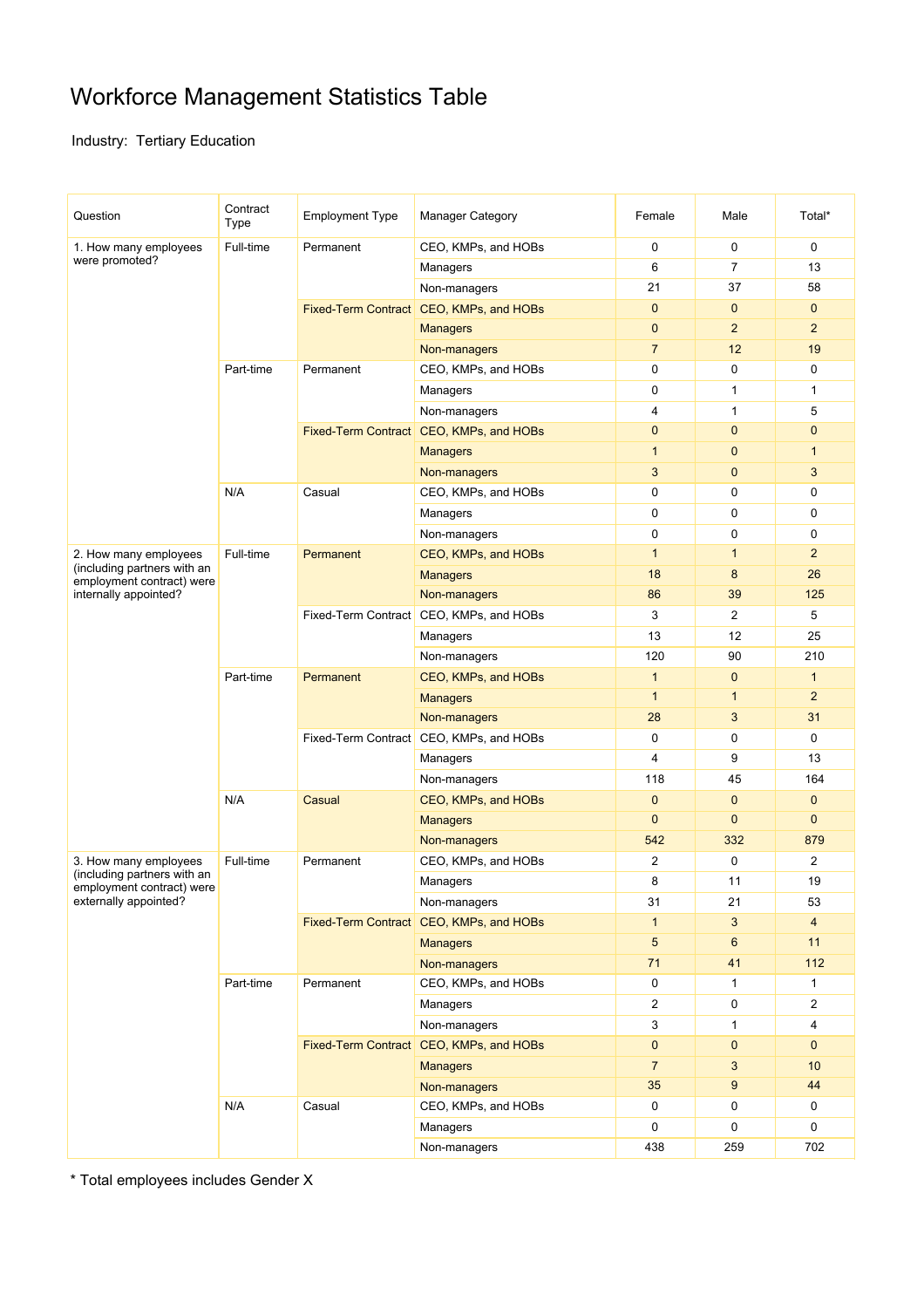### Workforce Management Statistics Table

Industry: Tertiary Education

| Question                                                                                              | Contract<br>Type | <b>Employment Type</b>                  | <b>Manager Category</b>                 | Female         | Male                     | Total*         |
|-------------------------------------------------------------------------------------------------------|------------------|-----------------------------------------|-----------------------------------------|----------------|--------------------------|----------------|
| 4. How many employees<br>(including partners with an<br>employment contract)<br>voluntarily resigned? | Full-time        | Permanent                               | CEO, KMPs, and HOBs                     | $\overline{2}$ | $\mathbf{1}$             | 3              |
|                                                                                                       |                  |                                         | Managers                                | 21             | 16                       | 37             |
|                                                                                                       |                  |                                         | Non-managers                            | 59             | 44                       | 103            |
|                                                                                                       |                  |                                         | Fixed-Term Contract CEO, KMPs, and HOBs | 2              | $\overline{4}$           | 6              |
|                                                                                                       |                  |                                         | <b>Managers</b>                         | 11             | 5                        | 16             |
|                                                                                                       |                  |                                         | Non-managers                            | 70             | 46                       | 116            |
|                                                                                                       | Part-time        | Permanent                               | CEO, KMPs, and HOBs                     | 0              | 0                        | 0              |
|                                                                                                       |                  |                                         | Managers                                | $\overline{2}$ | 0                        | $\overline{2}$ |
|                                                                                                       |                  |                                         | Non-managers                            | 32             | 3                        | 35             |
|                                                                                                       |                  |                                         | Fixed-Term Contract CEO, KMPs, and HOBs | $\mathbf{0}$   | $\mathbf{1}$             | $\mathbf{1}$   |
|                                                                                                       |                  |                                         | <b>Managers</b>                         | 3              | $\overline{2}$           | 5              |
|                                                                                                       |                  |                                         | Non-managers                            | 44             | 10                       | 54             |
|                                                                                                       | N/A              | Casual                                  | CEO, KMPs, and HOBs                     | 0              | 0                        | 0              |
|                                                                                                       |                  |                                         | Managers                                | $\mathbf 0$    | 0                        | $\mathbf 0$    |
|                                                                                                       |                  |                                         | Non-managers                            | $\mathbf 0$    | 0                        | $\mathbf 0$    |
| 5. How many employees                                                                                 | Full-time        | Permanent                               | CEO, KMPs, and HOBs                     | $\mathbf{0}$   | $\mathbf{0}$             | $\mathbf{0}$   |
| have taken primary carer's                                                                            |                  |                                         | <b>Managers</b>                         | $\overline{7}$ | $\overline{2}$           | 9              |
| parental leave (paid and/or<br>unpaid)?                                                               |                  |                                         | Non-managers                            | 23             | 20                       | 43             |
|                                                                                                       |                  |                                         | Fixed-Term Contract CEO, KMPs, and HOBs | $\mathbf 0$    | 0                        | $\mathbf 0$    |
|                                                                                                       |                  |                                         | Managers                                | $\mathbf{1}$   | 0                        | $\mathbf{1}$   |
|                                                                                                       |                  |                                         | Non-managers                            | 16             | 5                        | 21             |
|                                                                                                       | Part-time        | Permanent                               | CEO, KMPs, and HOBs                     | $\mathbf{0}$   | $\mathbf 0$              | $\mathbf 0$    |
|                                                                                                       |                  |                                         | <b>Managers</b>                         | 10             | $\mathbf 0$              | 10             |
|                                                                                                       |                  |                                         | Non-managers                            | 70             | $\mathbf 0$              | 70             |
|                                                                                                       |                  | Fixed-Term Contract CEO, KMPs, and HOBs |                                         | $\mathbf 0$    | 0                        | 0              |
|                                                                                                       |                  |                                         | Managers                                | 1              | 0                        | $\mathbf{1}$   |
|                                                                                                       |                  |                                         | Non-managers                            | 18             | 4                        | 22             |
|                                                                                                       | N/A              | Casual                                  | CEO, KMPs, and HOBs                     | $\mathbf{0}$   | $\mathbf 0$              | $\mathbf{0}$   |
|                                                                                                       |                  |                                         | <b>Managers</b>                         | $\mathbf{0}$   | $\mathbf{0}$             | $\mathbf{0}$   |
|                                                                                                       |                  |                                         | Non-managers                            | $\mathbf{0}$   | $\mathbf 0$              | $\mathbf{0}$   |
| 6. How many employees                                                                                 | Full-time        | Permanent                               | CEO, KMPs, and HOBs                     | 0              | 0                        | 0              |
| have taken secondary                                                                                  |                  |                                         | Managers                                | $\mathbf 0$    | 1                        | $\mathbf{1}$   |
| carer's parental leave (paid<br>and/or unpaid)?                                                       |                  |                                         | Non-managers                            | 1              | 11                       | 12             |
|                                                                                                       |                  | Fixed-Term Contract CEO, KMPs, and HOBs |                                         | $\mathbf{0}$   | $\mathbf 0$              | $\mathbf 0$    |
|                                                                                                       |                  |                                         | <b>Managers</b>                         | $\mathbf{0}$   | $\overline{c}$           | $\overline{2}$ |
|                                                                                                       |                  |                                         | Non-managers                            | $\pmb{0}$      | $\overline{7}$           | $\overline{7}$ |
|                                                                                                       | Part-time        | Permanent                               | CEO, KMPs, and HOBs                     | 0              | 0                        | 0              |
|                                                                                                       |                  |                                         | Managers                                | 0              | 0                        | 0              |
|                                                                                                       |                  |                                         | Non-managers                            | $\mathbf{1}$   | 0                        | 1              |
|                                                                                                       |                  | Fixed-Term Contract CEO, KMPs, and HOBs |                                         | $\mathbf 0$    | $\mathbf 0$              | $\mathbf 0$    |
|                                                                                                       |                  |                                         | <b>Managers</b>                         | $\mathbf{0}$   | $\mathbf{1}$             | $\mathbf{1}$   |
|                                                                                                       |                  |                                         | Non-managers                            | $\mathbf{0}$   | $\overline{\mathcal{A}}$ | $\overline{4}$ |
|                                                                                                       | N/A              | Casual                                  | CEO, KMPs, and HOBs                     | 0              | 0                        | 0              |
|                                                                                                       |                  |                                         | Managers                                | 0              | 0                        | 0              |
|                                                                                                       |                  |                                         |                                         | 0              |                          | 0              |
|                                                                                                       |                  |                                         | Non-managers                            |                | 0                        |                |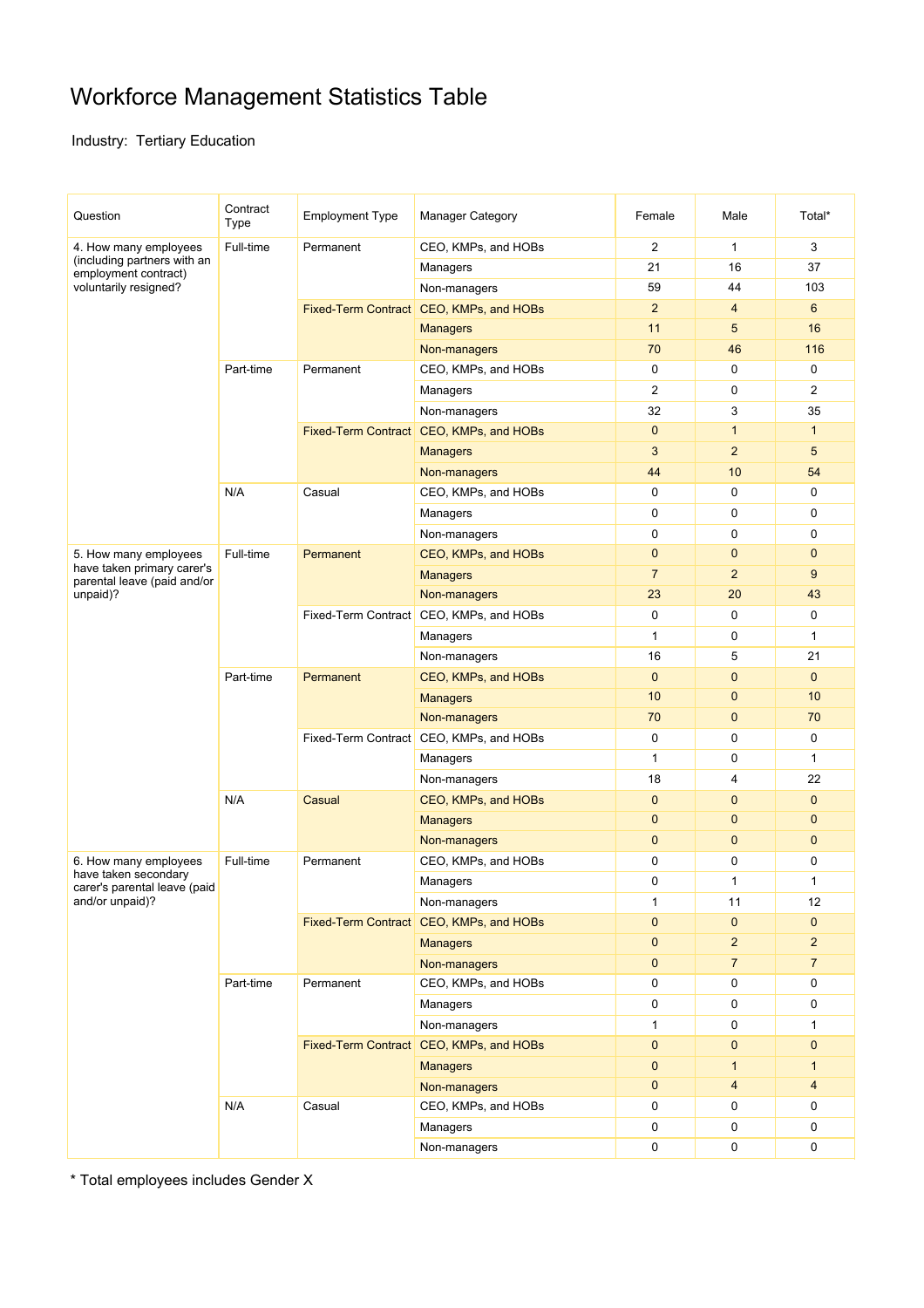### Workforce Management Statistics Table

#### Industry: Tertiary Education

| Question                                                                                                                                     | Contract<br>Type | <b>Employment Type</b> | Manager Category                        | Female         | Male                      | Total*           |
|----------------------------------------------------------------------------------------------------------------------------------------------|------------------|------------------------|-----------------------------------------|----------------|---------------------------|------------------|
| 7. How many employees<br>ceased employment before<br>returning to work from<br>parental leave, regardless<br>of when the leave<br>commenced? | Full-time        | Permanent              | CEO, KMPs, and HOBs                     | $\pmb{0}$      | $\pmb{0}$                 | $\pmb{0}$        |
|                                                                                                                                              |                  |                        | Managers                                | $\overline{c}$ | $\pmb{0}$                 | $\sqrt{2}$       |
|                                                                                                                                              |                  |                        | Non-managers                            | $\overline{c}$ | $\overline{2}$            | 4                |
|                                                                                                                                              |                  |                        | Fixed-Term Contract CEO, KMPs, and HOBs | $\pmb{0}$      | $\pmb{0}$                 | $\pmb{0}$        |
|                                                                                                                                              |                  |                        | Managers                                | $\pmb{0}$      | $\pmb{0}$                 | $\pmb{0}$        |
|                                                                                                                                              |                  |                        | Non-managers                            | 3              | $\ensuremath{\mathsf{3}}$ | $\boldsymbol{6}$ |
|                                                                                                                                              | Part-time        | Permanent              | CEO, KMPs, and HOBs                     | 0              | $\pmb{0}$                 | $\pmb{0}$        |
|                                                                                                                                              |                  |                        | Managers                                | $\pmb{0}$      | $\pmb{0}$                 | $\pmb{0}$        |
|                                                                                                                                              |                  |                        | Non-managers                            | 5              | $\Omega$                  | 5                |
|                                                                                                                                              |                  |                        | Fixed-Term Contract CEO, KMPs, and HOBs | $\pmb{0}$      | $\pmb{0}$                 | $\pmb{0}$        |
|                                                                                                                                              |                  |                        | Managers                                | $\pmb{0}$      | $\pmb{0}$                 | $\pmb{0}$        |
|                                                                                                                                              |                  |                        | Non-managers                            | $\mathbf{1}$   | $\overline{2}$            | $\mathbf{3}$     |